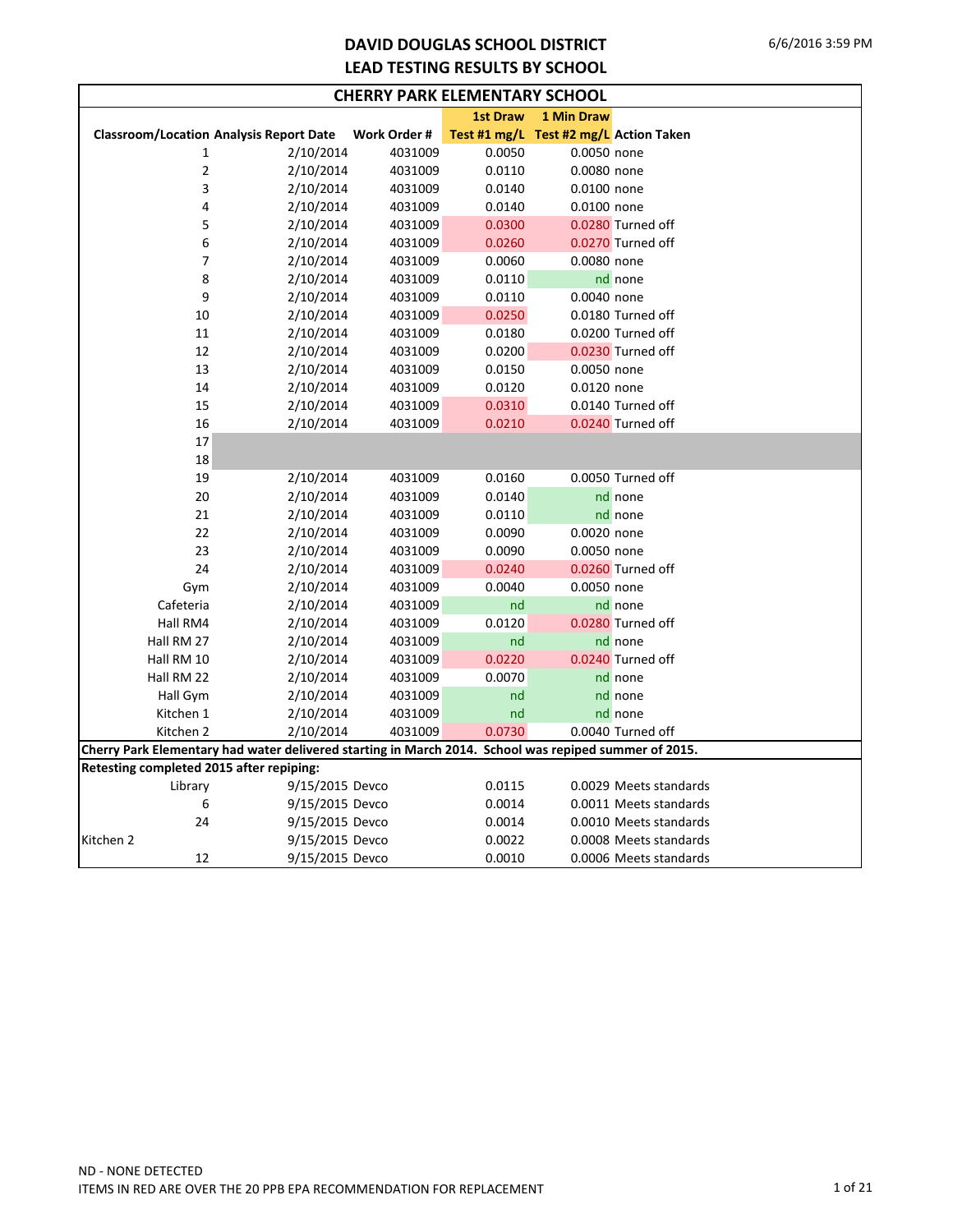|                        | llexin    |  |
|------------------------|-----------|--|
|                        | nalytical |  |
| <b>ABORATORIES, IN</b> | œ         |  |

**Professional** Laboratory **Services** 

13035 SW Pacific Hwy Tigard, OR 97223 Tel.: (503) 639-9311 Fax: (503) 684-1588

### $\mathbf C$ **David Douglas School District**  $\mathbf{L}$

- Attn: David Callaway  $\overline{1}$
- 2900 SE 122nd E
- Portland OR, 97236 N
- Phone: (503) 252-2900 T

# **ANALYSIS REPORT**

ORELAP Accredited Lab#: OR-100013

Reported: 02/10/2014 Received: 01/31/2014 Sampled By: Faye Bayer Work Order: 4031009

Project: -Project  $# : N/A$ PWSID  $#$  : -PO #: 141765

Sampling Location: Cherry Park Sample Matrix: Drinking Water

| <b>Lab Number</b><br>4031009-01 | <b>Sample Name</b><br>CP1A              |      |               | Sampled: 1/16/14 6:48        |               |            | <b>Sample Composition:</b> |                        |                            |
|---------------------------------|-----------------------------------------|------|---------------|------------------------------|---------------|------------|----------------------------|------------------------|----------------------------|
| Metals (Total)                  |                                         | Code | <b>Method</b> | <b>Units</b>                 | <b>Result</b> | <b>MRL</b> | <b>EPA MCL</b>             | Secondary<br>Standard* | <b>Analysis Date/Time</b>  |
| <sup>+</sup> Lead               |                                         | 1030 | EPA 200.9     | mg/L                         | 0.005         | 0.002      | 0.015                      |                        | 02/03/14 16:13             |
| <b>Lab Number</b><br>4031009-02 | <b>Sample Name</b><br>CP1B              |      |               | Sampled: 1/16/14 6:49        |               |            | <b>Sample Composition:</b> |                        |                            |
| Metals (Total)                  |                                         | Code | <b>Method</b> | <b>Units</b>                 | <b>Result</b> | <b>MRL</b> | <b>EPA MCL</b>             | Secondary<br>Standard* | <b>Analysis Date/Time</b>  |
| <i>tLead</i>                    |                                         | 1030 | EPA 200.9     | mg/L                         | 0.005         | 0.002      | 0.015                      |                        | 02/03/14 16:13             |
| <b>Lab Number</b><br>4031009-03 | <b>Sample Name</b><br>CP <sub>2</sub> A |      |               | Sampled: 1/16/14 6:52        |               |            | <b>Sample Composition:</b> |                        |                            |
| Metals (Total)                  |                                         | Code | <b>Method</b> | <b>Units</b>                 | <b>Result</b> | <b>MRL</b> | <b>EPA MCL</b>             | Secondary<br>Standard* | <b>Analysis Date/ Time</b> |
| <i>t</i> Lead                   |                                         | 1030 | EPA 200.9     | mq/L                         | 0.011         | 0.002      | 0.015                      |                        | 02/03/14 16:13             |
| Lab Number<br>4031009-04        | <b>Sample Name</b><br>CP <sub>2B</sub>  |      |               | <b>Sampled:</b> 1/16/14 6:55 |               |            | <b>Sample Composition:</b> |                        |                            |
| Metals (Total)                  |                                         | Code | <b>Method</b> | <b>Units</b>                 | <b>Result</b> | <b>MRL</b> | <b>EPA MCL</b>             | Secondary<br>Standard* | <b>Analysis Date/Time</b>  |
| <i><b>+Lead</b></i>             |                                         | 1030 | EPA 200.9     | mg/L                         | 0.008         | 0.002      | 0.015                      |                        | 02/03/14 16:13             |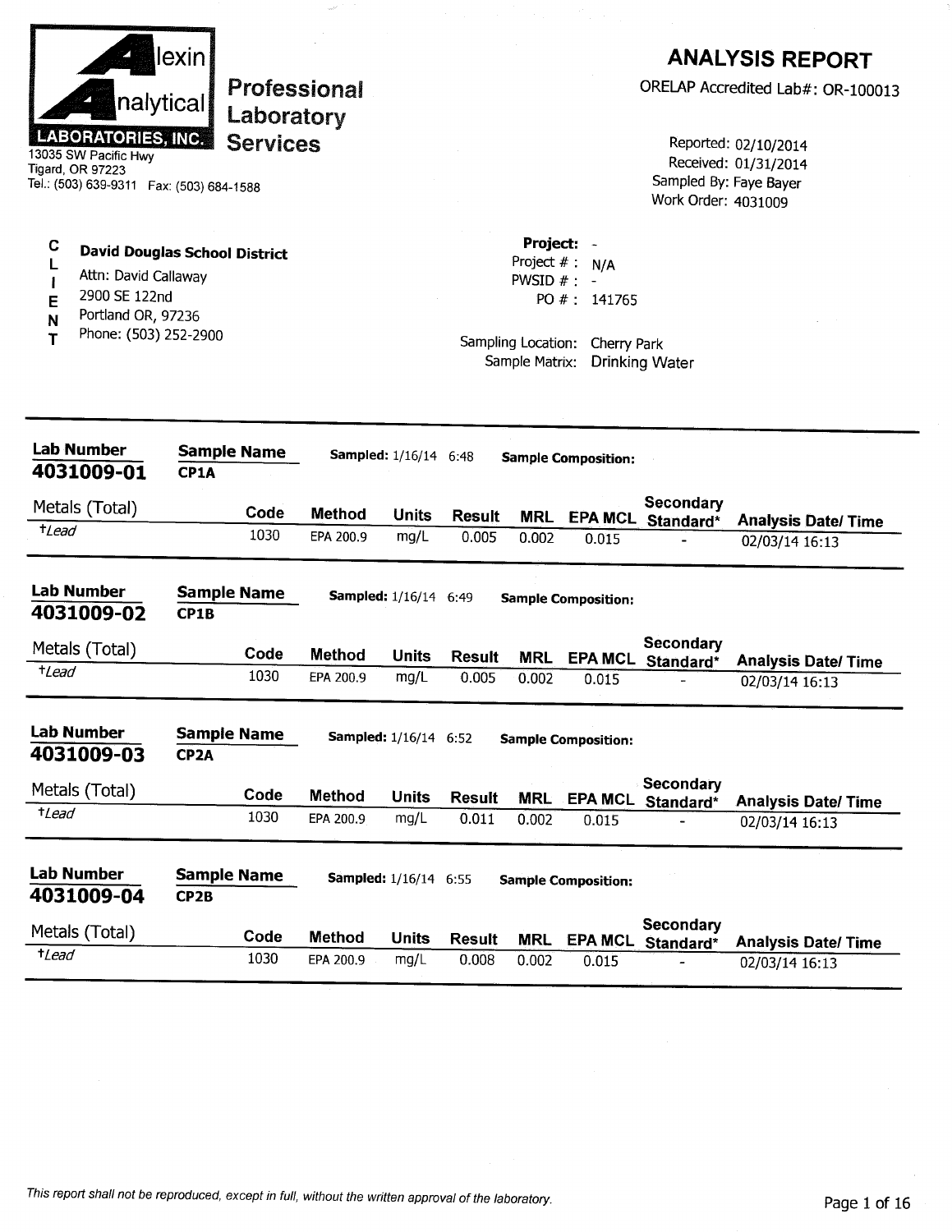|                  | nalytical<br><b>LABORATORIES, INC.</b><br>13035 SW Pacific Hwy<br>Tigard, OR 97223<br>Tel.: (503) 639-9311  Fax: (503) 684-1588 | lexini | <b>Professional</b><br>Laboratory<br><b>Services</b> |               |                              |               |                                                                     |                                                  | Sampled By: Faye Bayer<br>Work Order: 4031009 | <b>ANALYSIS REPORT</b><br>ORELAP Accredited Lab#: OR-100013<br>Reported: 02/10/2014<br>Received: 01/31/2014 |
|------------------|---------------------------------------------------------------------------------------------------------------------------------|--------|------------------------------------------------------|---------------|------------------------------|---------------|---------------------------------------------------------------------|--------------------------------------------------|-----------------------------------------------|-------------------------------------------------------------------------------------------------------------|
| C<br>E<br>N<br>т | <b>David Douglas School District</b><br>Attn: David Callaway<br>2900 SE 122nd<br>Portland OR, 97236<br>Phone: (503) 252-2900    |        |                                                      |               |                              |               | Project: -<br>PWSID $#$ : -<br>Sampling Location:<br>Sample Matrix: | Project $# : N/A$<br>PO #: 141765<br>Cherry Park | <b>Drinking Water</b>                         |                                                                                                             |
|                  | <b>Lab Number</b><br>4031009-05                                                                                                 | CP3A   | <b>Sample Name</b>                                   |               | <b>Sampled:</b> 1/16/14 6:57 |               |                                                                     | <b>Sample Composition:</b>                       |                                               |                                                                                                             |
|                  | Metals (Total)                                                                                                                  |        | Code                                                 | <b>Method</b> | <b>Units</b>                 | Result        | <b>MRL</b>                                                          | <b>EPA MCL</b>                                   | Secondary                                     |                                                                                                             |
| $t$ Lead         |                                                                                                                                 |        | 1030                                                 | EPA 200.9     | mg/L                         | 0.014         | 0.002                                                               | 0.015                                            | Standard*                                     | <b>Analysis Date/ Time</b><br>02/03/14 16:13                                                                |
|                  | <b>Lab Number</b><br>4031009-06                                                                                                 | CP3B   | <b>Sample Name</b>                                   |               | <b>Sampled:</b> 1/16/14 6:58 |               |                                                                     | <b>Sample Composition:</b>                       |                                               |                                                                                                             |
|                  | Metals (Total)                                                                                                                  |        | Code                                                 | <b>Method</b> | Units                        | <b>Result</b> | <b>MRL</b>                                                          |                                                  | Secondary<br>EPA MCL Standard*                | <b>Analysis Date/ Time</b>                                                                                  |
| $t$ Lead         |                                                                                                                                 |        | 1030                                                 | EPA 200.9     | mg/L                         | 0.010         | 0.002                                                               | 0.015                                            |                                               | 02/03/14 16:13                                                                                              |
|                  | Lab Number<br>4031009-07                                                                                                        | CP4A   | <b>Sample Name</b>                                   |               | <b>Sampled:</b> 1/16/14 6:59 |               |                                                                     | <b>Sample Composition:</b>                       |                                               |                                                                                                             |
|                  | Metals (Total)                                                                                                                  |        | Code                                                 | <b>Method</b> | <b>Units</b>                 | <b>Result</b> | <b>MRL</b>                                                          | <b>EPA MCL</b>                                   | Secondary<br>Standard*                        | <b>Analysis Date/ Time</b>                                                                                  |
| $t$ <i>Lead</i>  |                                                                                                                                 |        | 1030                                                 | EPA 200.9     | mg/L                         | 0.014         | 0.002                                                               | 0.015                                            |                                               | 02/03/14 16:13                                                                                              |
|                  | <b>Lab Number</b><br>4031009-08                                                                                                 | CP4B   | <b>Sample Name</b>                                   |               | <b>Sampled:</b> 1/16/14 7:02 |               |                                                                     | <b>Sample Composition:</b>                       |                                               |                                                                                                             |
|                  | Metals (Total)                                                                                                                  |        | Code                                                 | <b>Method</b> | <b>Units</b>                 | <b>Result</b> | <b>MRL</b>                                                          | <b>EPA MCL</b>                                   | <b>Secondary</b><br>Standard*                 | <b>Analysis Date/Time</b>                                                                                   |
| $t$ Lead         |                                                                                                                                 |        | 1030                                                 | EPA 200.9     | mg/L                         | 0.010         | 0.002                                                               | 0.015                                            |                                               | 02/03/14 16:13                                                                                              |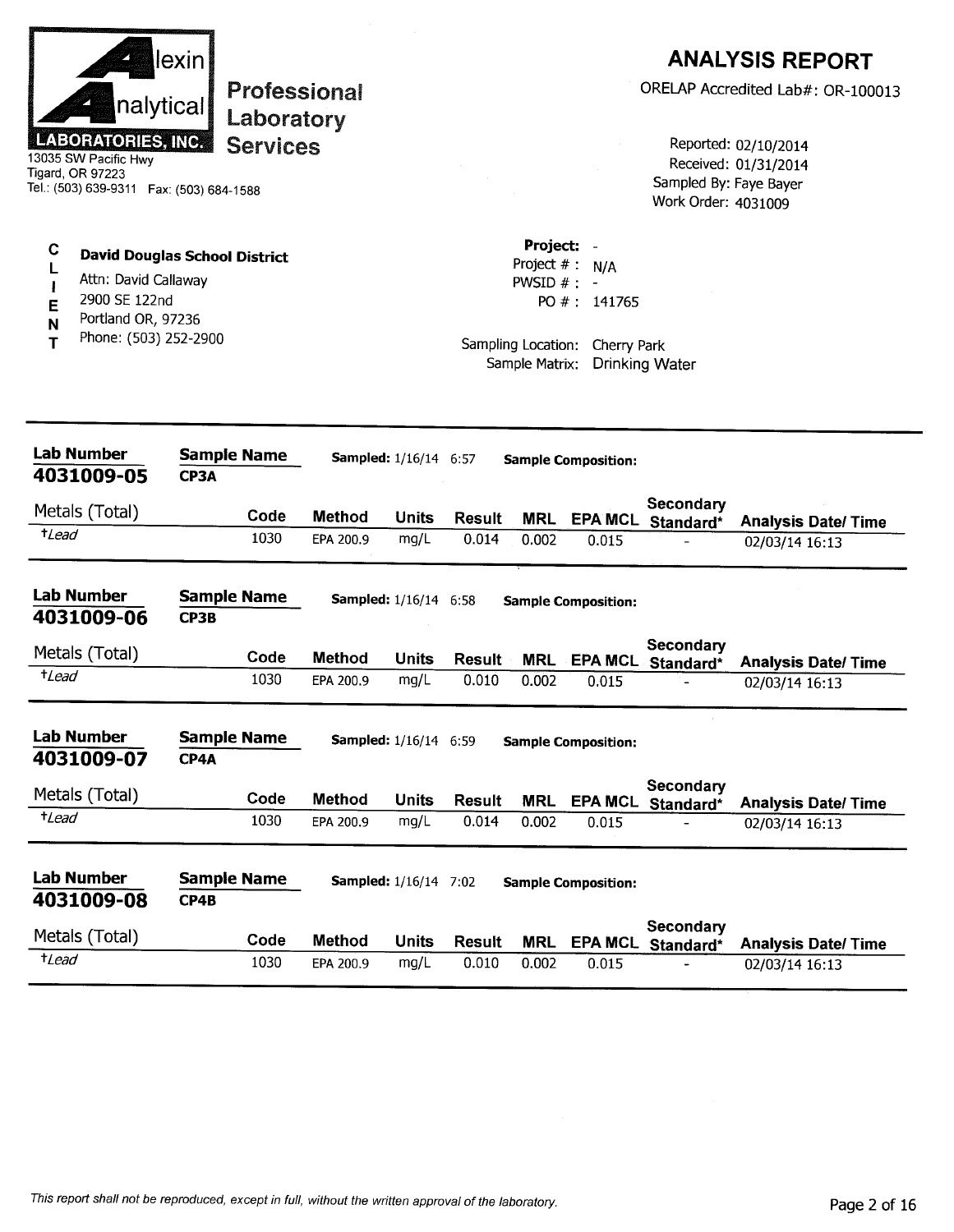| nalytical<br><b>LABORATORIES, INC.</b><br>13035 SW Pacific Hwy<br>Tigard, OR 97223<br>Tel.: (503) 639-9311  Fax: (503) 684-1588 | lexin<br>Professional<br>Laboratory<br><b>Services</b> |               |                              |               |                                                                   |                                                | Sampled By: Faye Bayer<br>Work Order: 4031009 | <b>ANALYSIS REPORT</b><br>ORELAP Accredited Lab#: OR-100013<br>Reported: 02/10/2014<br>Received: 01/31/2014 |
|---------------------------------------------------------------------------------------------------------------------------------|--------------------------------------------------------|---------------|------------------------------|---------------|-------------------------------------------------------------------|------------------------------------------------|-----------------------------------------------|-------------------------------------------------------------------------------------------------------------|
| C<br>Attn: David Callaway<br>2900 SE 122nd<br>E<br>Portland OR, 97236<br>N<br>Phone: (503) 252-2900<br>т                        | <b>David Douglas School District</b>                   |               |                              |               | Project: -<br>Project $#: N/A$<br>PWSID $# : -$<br>Sample Matrix: | PO #: 141765<br>Sampling Location: Cherry Park | <b>Drinking Water</b>                         |                                                                                                             |
| Lab Number<br>4031009-09                                                                                                        | <b>Sample Name</b><br><b>CP5A</b>                      |               | <b>Sampled:</b> 1/16/14 7:06 |               |                                                                   | <b>Sample Composition:</b>                     |                                               |                                                                                                             |
| Metals (Total)                                                                                                                  | Code                                                   | <b>Method</b> | <b>Units</b>                 | <b>Result</b> | <b>MRL</b>                                                        |                                                | Secondary<br>EPA MCL Standard*                | <b>Analysis Date/ Time</b>                                                                                  |
| $t$ <i>Lead</i>                                                                                                                 | 1030                                                   | EPA 200.9     | mg/L                         | 0.030         | 0.002                                                             | 0.015                                          |                                               | 02/03/14 16:13 MCLE                                                                                         |
| <b>Lab Number</b><br>4031009-10                                                                                                 | <b>Sample Name</b><br>CP5B                             |               | <b>Sampled:</b> 1/16/14 7:07 |               |                                                                   | <b>Sample Composition:</b>                     |                                               |                                                                                                             |
| Metals (Total)                                                                                                                  | Code                                                   | <b>Method</b> | <b>Units</b>                 | <b>Result</b> | MRL                                                               | <b>EPA MCL</b>                                 | Secondary<br>Standard*                        | <b>Analysis Date/ Time</b>                                                                                  |
| <sup>+</sup> Lead                                                                                                               | 1030                                                   | EPA 200.9     | mg/L                         | 0.028         | 0.002                                                             | 0.015                                          |                                               | 02/03/14 16:13 MCLE                                                                                         |
| <b>Lab Number</b><br>4031009-11                                                                                                 | Sample Name<br>CP6A                                    |               | <b>Sampled:</b> 1/16/14 7:10 |               |                                                                   | <b>Sample Composition:</b>                     | Secondary                                     |                                                                                                             |
| Metals (Total)                                                                                                                  | Code                                                   | <b>Method</b> | <b>Units</b>                 | <b>Result</b> | <b>MRL</b>                                                        |                                                | EPA MCL Standard*                             | <b>Analysis Date/Time</b>                                                                                   |
| $t$ Lead                                                                                                                        | 1030                                                   | EPA 200.9     | mg/L                         | 0.026         | 0.002                                                             | 0.015                                          |                                               | 02/03/14 16:13 MCLE                                                                                         |
| <b>Lab Number</b><br>4031009-12                                                                                                 | <b>Sample Name</b><br>CP6B                             |               | <b>Sampled:</b> 1/16/14 7:11 |               |                                                                   | <b>Sample Composition:</b>                     |                                               |                                                                                                             |
| Metals (Total)                                                                                                                  | Code                                                   | <b>Method</b> | <b>Units</b>                 | <b>Result</b> | <b>MRL</b>                                                        | <b>EPA MCL</b>                                 | Secondary<br>Standard*                        | <b>Analysis Date/ Time</b>                                                                                  |
| tLead                                                                                                                           | 1030                                                   | EPA 200.9     | mg/L                         | 0.027         | 0.002                                                             | 0.015                                          |                                               | 02/03/14 16:13 MCLE                                                                                         |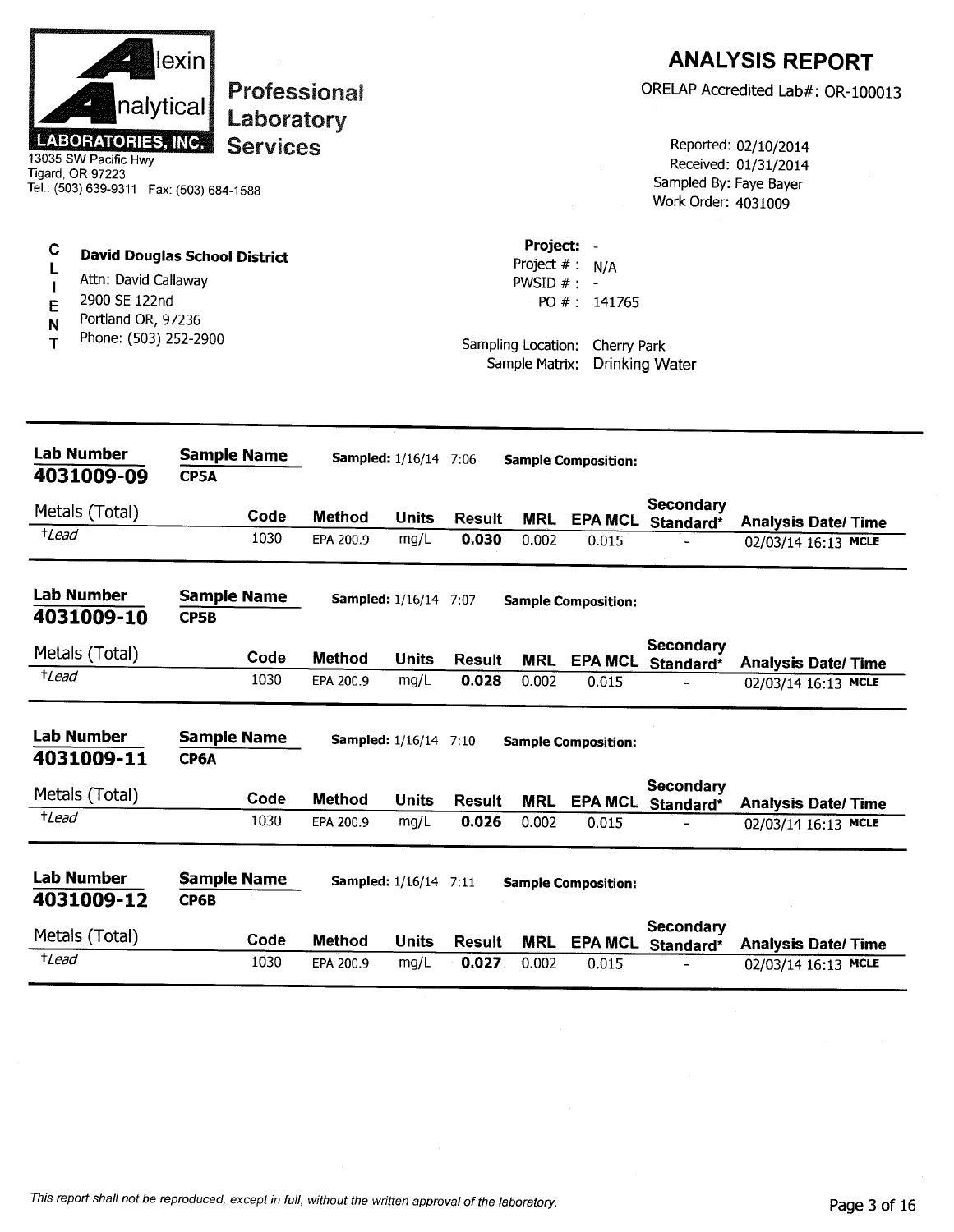| nalytical<br><b>LABORATORIES, INC.</b><br>13035 SW Pacific Hwy<br>Tigard, OR 97223<br>Tel.: (503) 639-9311  Fax: (503) 684-1588                  | lexin | Professional<br>Laboratory<br><b>Services</b> |                            |                                                      |                        |                                                                                          |                                                       | Sampled By: Faye Bayer<br>Work Order: 4031009 | <b>ANALYSIS REPORT</b><br>ORELAP Accredited Lab#: OR-100013<br>Reported: 02/10/2014<br>Received: 01/31/2014 |
|--------------------------------------------------------------------------------------------------------------------------------------------------|-------|-----------------------------------------------|----------------------------|------------------------------------------------------|------------------------|------------------------------------------------------------------------------------------|-------------------------------------------------------|-----------------------------------------------|-------------------------------------------------------------------------------------------------------------|
| C<br><b>David Douglas School District</b><br>Attn: David Callaway<br>2900 SE 122nd<br>E<br>Portland OR, 97236<br>N<br>Phone: (503) 252-2900<br>т |       |                                               |                            |                                                      |                        | Project: -<br>Project $# : N/A$<br>PWSID $# : -$<br>Sampling Location:<br>Sample Matrix: | PO #: 141765<br>Cherry Park                           | <b>Drinking Water</b>                         |                                                                                                             |
| <b>Lab Number</b><br>4031009-13                                                                                                                  | CP7A  | <b>Sample Name</b>                            |                            | <b>Sampled:</b> 1/16/14 7:14                         |                        |                                                                                          | <b>Sample Composition:</b>                            | <b>Secondary</b>                              |                                                                                                             |
| Metals (Total)<br>$t$ <i>Lead</i>                                                                                                                |       | Code<br>1030                                  | <b>Method</b><br>EPA 200.9 | Units<br>mg/L                                        | <b>Result</b><br>0.006 | <b>MRL</b><br>0.002                                                                      | 0.015                                                 | EPA MCL Standard*                             | <b>Analysis Date/Time</b><br>02/03/14 16:13                                                                 |
| <b>Lab Number</b><br>4031009-14                                                                                                                  | CP7B  | <b>Sample Name</b>                            |                            | <b>Sampled:</b> 1/16/14 7:16                         |                        |                                                                                          | <b>Sample Composition:</b>                            |                                               |                                                                                                             |
| Metals (Total)<br><i>tLead</i>                                                                                                                   |       | Code<br>1030                                  | <b>Method</b><br>EPA 200.9 | Units<br>mg/L                                        | <b>Result</b><br>0.008 | <b>MRL</b><br>0.002                                                                      | <b>EPA MCL</b><br>0.015                               | Secondary<br>Standard*                        | <b>Analysis Date/Time</b><br>02/03/14 16:13                                                                 |
| <b>Lab Number</b><br>4031009-15<br>Metals (Total)<br>$t$ <i>Lead</i>                                                                             | CP8A  | <b>Sample Name</b><br>Code<br>1030            | <b>Method</b><br>EPA 200.9 | <b>Sampled:</b> 1/16/14 7:17<br><b>Units</b><br>mg/L | <b>Result</b><br>0.011 | <b>MRL</b><br>0.002                                                                      | <b>Sample Composition:</b><br><b>EPA MCL</b><br>0.015 | Secondary<br>Standard*                        | <b>Analysis Date/ Time</b><br>02/03/14 16:13                                                                |
| <b>Lab Number</b><br>4031009-16<br>Metals (Total)                                                                                                | CP8B  | <b>Sample Name</b><br>Code                    | <b>Method</b>              | <b>Sampled:</b> 1/16/14 7:18<br><b>Units</b>         | <b>Result</b>          | <b>MRL</b>                                                                               | <b>Sample Composition:</b><br><b>EPA MCL</b>          | Secondary<br>Standard*                        | <b>Analysis Date/Time</b>                                                                                   |
| $t$ <i>Lead</i>                                                                                                                                  |       | 1030                                          | EPA 200.9                  | mg/L                                                 | <b>ND</b>              | 0.002                                                                                    | 0.015                                                 |                                               | 02/03/14 16:13                                                                                              |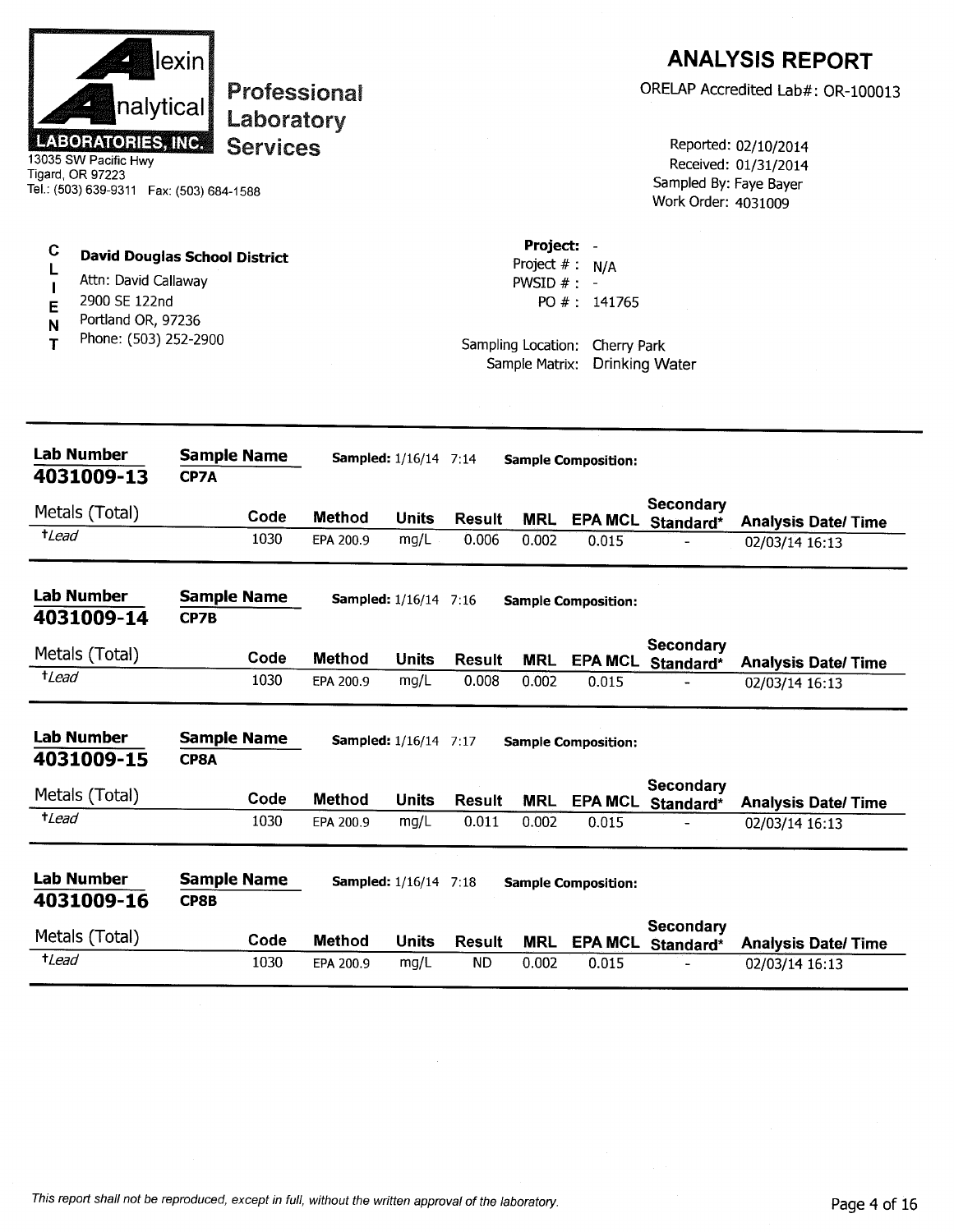|                                                                                                                    | lexin                                |                                   |                              |                        |                                           |                                |                                               | <b>ANALYSIS REPORT</b>                           |
|--------------------------------------------------------------------------------------------------------------------|--------------------------------------|-----------------------------------|------------------------------|------------------------|-------------------------------------------|--------------------------------|-----------------------------------------------|--------------------------------------------------|
| nalytical                                                                                                          |                                      | <b>Professional</b><br>Laboratory |                              |                        |                                           |                                |                                               | ORELAP Accredited Lab#: OR-100013                |
| <b>LABORATORIES, INC.</b><br>13035 SW Pacific Hwy<br>Tigard, OR 97223<br>Tel.: (503) 639-9311  Fax: (503) 684-1588 | <b>Services</b>                      |                                   |                              |                        |                                           |                                | Sampled By: Faye Bayer<br>Work Order: 4031009 | Reported: 02/10/2014<br>Received: 01/31/2014     |
| C<br>L<br>Attn: David Callaway<br>2900 SE 122nd<br>E                                                               | <b>David Douglas School District</b> |                                   |                              |                        | Project: -<br>Project #:<br>PWSID $# : -$ | N/A<br>PO #: 141765            |                                               |                                                  |
| Portland OR, 97236<br>N<br>Phone: (503) 252-2900<br>Т                                                              |                                      |                                   |                              |                        | Sample Matrix:                            | Sampling Location: Cherry Park | <b>Drinking Water</b>                         |                                                  |
| <b>Lab Number</b><br>4031009-17                                                                                    | <b>Sample Name</b><br>CP9A           |                                   | <b>Sampled:</b> 1/16/14 7:20 |                        |                                           | <b>Sample Composition:</b>     |                                               |                                                  |
| Metals (Total)                                                                                                     | Code                                 | <b>Method</b>                     | <b>Units</b>                 | <b>Result</b>          | <b>MRL</b>                                |                                | Secondary                                     |                                                  |
| $t$ Lead                                                                                                           | 1030                                 | EPA 200.9                         | mg/L                         | 0.011                  | 0.002                                     | 0.015                          | EPA MCL Standard*                             | <b>Analysis Date/ Time</b><br>02/03/14 16:13     |
| <b>Lab Number</b>                                                                                                  | <b>Sample Name</b>                   |                                   | <b>Sampled:</b> 1/16/14 7:21 |                        |                                           | <b>Sample Composition:</b>     |                                               |                                                  |
| 4031009-18                                                                                                         | CP9B                                 |                                   |                              |                        |                                           |                                | Secondary                                     |                                                  |
| Metals (Total)                                                                                                     | Code                                 | <b>Method</b>                     | <b>Units</b>                 | <b>Result</b>          | <b>MRL</b>                                |                                | EPA MCL Standard*                             | <b>Analysis Date/Time</b>                        |
| $t$ <i>Lead</i>                                                                                                    | 1030                                 | EPA 200.9                         | mg/L                         | 0.004                  | 0.002                                     | 0.015                          |                                               | 02/03/14 16:13                                   |
| <b>Lab Number</b><br>4031009-19                                                                                    | <b>Sample Name</b><br><b>CP10A</b>   |                                   | <b>Sampled:</b> 1/16/14 7:23 |                        |                                           | <b>Sample Composition:</b>     |                                               |                                                  |
| Metals (Total)                                                                                                     |                                      |                                   |                              |                        |                                           |                                | <b>Secondary</b>                              |                                                  |
| <i>t</i> Lead                                                                                                      | Code<br>1030                         | <b>Method</b><br>EPA 200.9        | <b>Units</b><br>mg/L         | <b>Result</b><br>0.025 | <b>MRL</b><br>0.002                       | <b>EPA MCL</b><br>0.015        | Standard*                                     | <b>Analysis Date/Time</b><br>02/03/14 16:13 MCLE |
|                                                                                                                    | <b>Sample Name</b>                   |                                   | <b>Sampled:</b> 1/16/14 7:25 |                        |                                           | <b>Sample Composition:</b>     |                                               |                                                  |
| <b>Lab Number</b>                                                                                                  |                                      |                                   |                              |                        |                                           |                                |                                               |                                                  |
|                                                                                                                    | <b>CP10B</b>                         |                                   |                              |                        |                                           |                                |                                               |                                                  |
| 4031009-20<br>Metals (Total)<br>$t$ <i>Lead</i>                                                                    | Code                                 | <b>Method</b>                     | <b>Units</b>                 | <b>Result</b>          | <b>MRL</b>                                | <b>EPA MCL</b>                 | Secondary<br>Standard*                        | <b>Analysis Date/Time</b>                        |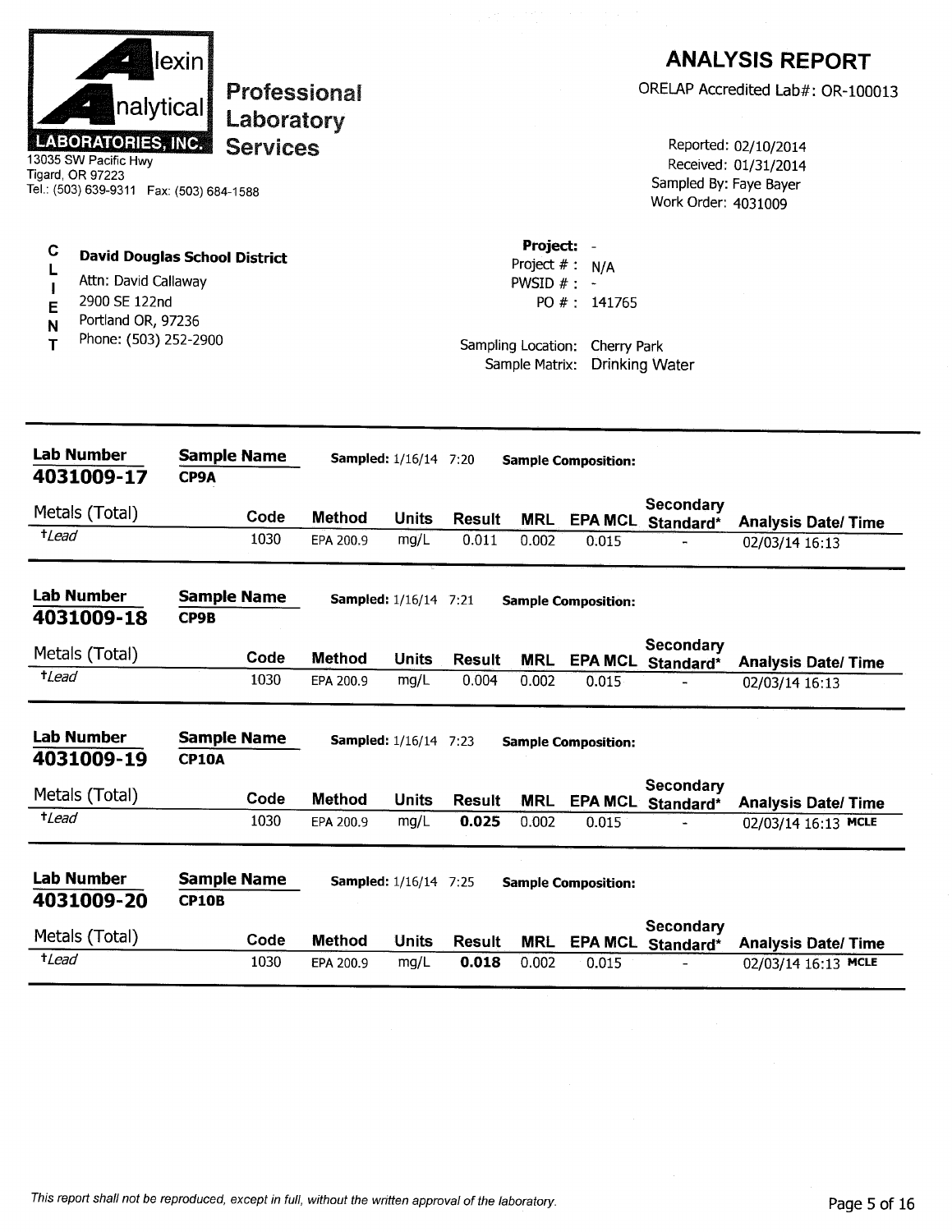|                       | nalytical<br><b>LABORATORIES, INC.</b><br>13035 SW Pacific Hwy<br>Tigard, OR 97223                                           | lexin                              | <b>Professional</b><br>Laboratory<br><b>Services</b> |               |                              |                        |                                                                                    |                                    | Sampled By: Faye Bayer<br>Work Order: 4031009 | <b>ANALYSIS REPORT</b><br>ORELAP Accredited Lab#: OR-100013<br>Reported: 02/10/2014<br>Received: 01/31/2014 |
|-----------------------|------------------------------------------------------------------------------------------------------------------------------|------------------------------------|------------------------------------------------------|---------------|------------------------------|------------------------|------------------------------------------------------------------------------------|------------------------------------|-----------------------------------------------|-------------------------------------------------------------------------------------------------------------|
| C<br>L<br>E<br>N<br>т | <b>David Douglas School District</b><br>Attn: David Callaway<br>2900 SE 122nd<br>Portland OR, 97236<br>Phone: (503) 252-2900 |                                    |                                                      |               |                              |                        | Project:<br>Project $#$ :<br>PWSID $#$ : -<br>Sampling Location:<br>Sample Matrix: | N/A<br>PO #: 141765<br>Cherry Park | <b>Drinking Water</b>                         |                                                                                                             |
|                       | <b>Lab Number</b><br>4031009-21                                                                                              | <b>Sample Name</b><br><b>CP11A</b> |                                                      |               | Sampled: 1/16/14 7:27        |                        |                                                                                    | <b>Sample Composition:</b>         |                                               |                                                                                                             |
|                       | Metals (Total)                                                                                                               |                                    | Code                                                 | <b>Method</b> |                              |                        |                                                                                    |                                    | Secondary                                     |                                                                                                             |
| $t$ <i>Lead</i>       |                                                                                                                              |                                    | 1030                                                 | EPA 200.9     | Units<br>mg/L                | <b>Result</b><br>0.018 | <b>MRL</b><br>0.002                                                                | 0.015                              | EPA MCL Standard*                             | <b>Analysis Date/Time</b><br>02/03/14 16:13 MCLE                                                            |
|                       | <b>Lab Number</b><br>4031009-22                                                                                              | <b>Sample Name</b><br><b>CP11B</b> |                                                      |               | <b>Sampled:</b> 1/16/14 7:29 |                        |                                                                                    | <b>Sample Composition:</b>         |                                               |                                                                                                             |
|                       | Metals (Total)                                                                                                               |                                    | Code                                                 | <b>Method</b> | <b>Units</b>                 | Result                 | <b>MRL</b>                                                                         |                                    | Secondary<br>EPA MCL Standard*                | <b>Analysis Date/Time</b>                                                                                   |
| $t$ <i>Lead</i>       |                                                                                                                              |                                    | 1030                                                 | EPA 200.9     | mg/L                         | 0.020                  | 0.002                                                                              | 0.015                              |                                               | 02/03/14 16:13 MCLE                                                                                         |
|                       | <b>Lab Number</b><br>4031009-23                                                                                              | <b>Sample Name</b><br><b>CP12A</b> |                                                      |               | <b>Sampled:</b> 1/16/14 7:30 |                        |                                                                                    | <b>Sample Composition:</b>         |                                               |                                                                                                             |
|                       | Metals (Total)                                                                                                               |                                    | Code                                                 | <b>Method</b> | <b>Units</b>                 | <b>Result</b>          | <b>MRL</b>                                                                         |                                    | Secondary<br>EPA MCL Standard*                | <b>Analysis Date/Time</b>                                                                                   |
| $t$ Lead              |                                                                                                                              |                                    | 1030                                                 | EPA 200.9     | mg/L                         | 0.020                  | 0.002                                                                              | 0.015                              |                                               | 02/03/14 16:13 MCLE                                                                                         |
|                       | <b>Lab Number</b><br>4031009-24                                                                                              | <b>Sample Name</b><br><b>CP12B</b> |                                                      |               | <b>Sampled:</b> 1/16/14 7:32 |                        |                                                                                    | <b>Sample Composition:</b>         |                                               |                                                                                                             |
|                       | Metals (Total)                                                                                                               |                                    | Code                                                 | Method        | <b>Units</b>                 | <b>Result</b>          | <b>MRL</b>                                                                         | <b>EPA MCL</b>                     | Secondary<br>Standard*                        | <b>Analysis Date/Time</b>                                                                                   |
| $t$ <i>Lead</i>       |                                                                                                                              |                                    | 1030                                                 | EPA 200.9     | mg/L                         | 0.023                  | 0.002                                                                              | 0.015                              |                                               | 02/03/14 16:13 MCLE                                                                                         |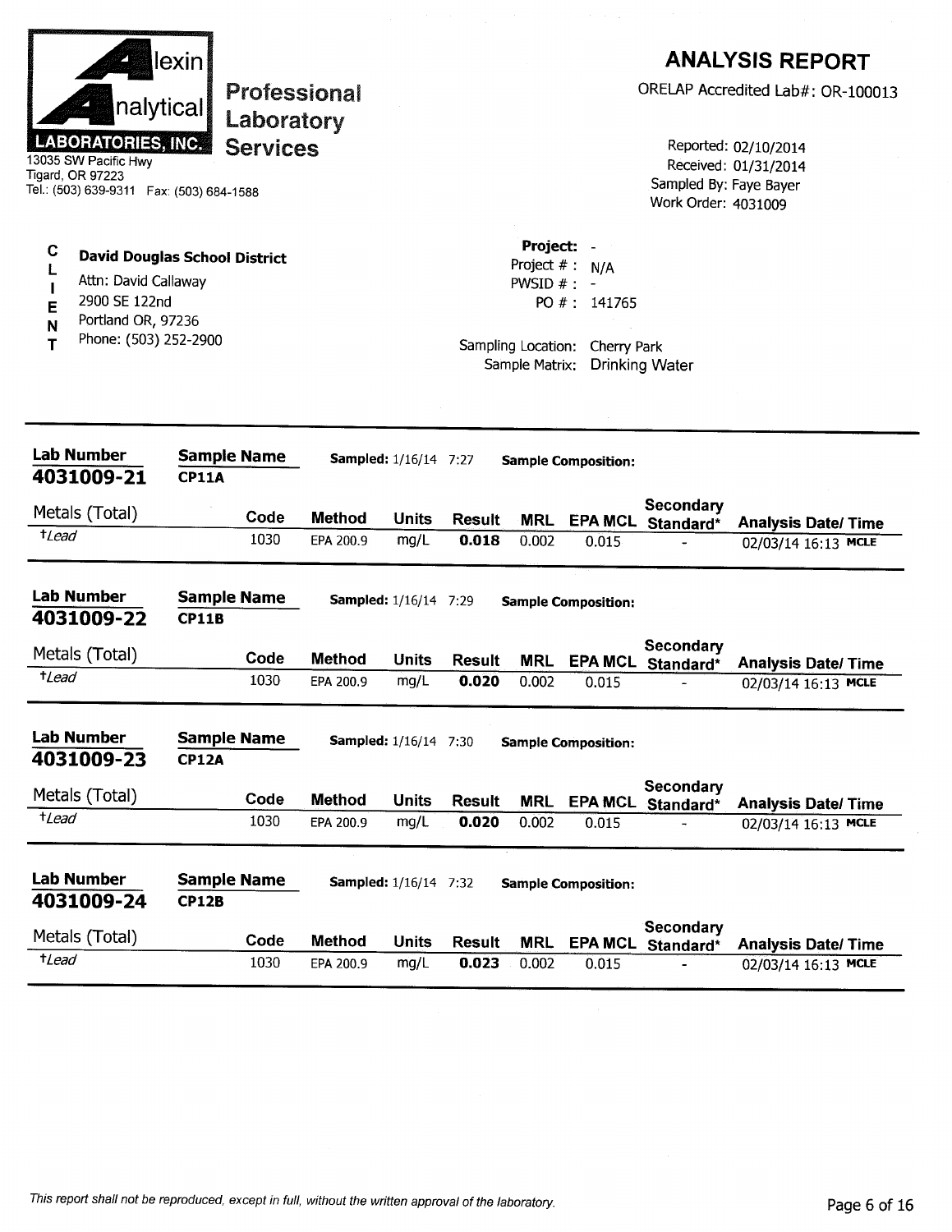|                  | nalytical<br><b>LABORATORIES, INC.</b><br>13035 SW Pacific Hwy<br>Tigard, OR 97223<br>Tel.: (503) 639-9311  Fax: (503) 684-1588 | lexin                              | Professional<br>Laboratory<br><b>Services</b> |                            |                              |                        |                                                                     |                                                  | Sampled By: Faye Bayer<br>Work Order: 4031009 | <b>ANALYSIS REPORT</b><br>ORELAP Accredited Lab#: OR-100013<br>Reported: 02/10/2014<br>Received: 01/31/2014 |
|------------------|---------------------------------------------------------------------------------------------------------------------------------|------------------------------------|-----------------------------------------------|----------------------------|------------------------------|------------------------|---------------------------------------------------------------------|--------------------------------------------------|-----------------------------------------------|-------------------------------------------------------------------------------------------------------------|
| C<br>E<br>N<br>т | <b>David Douglas School District</b><br>Attn: David Callaway<br>2900 SE 122nd<br>Portland OR, 97236<br>Phone: (503) 252-2900    |                                    |                                               |                            |                              |                        | Project: -<br>PWSID $# : -$<br>Sampling Location:<br>Sample Matrix: | Project $# : N/A$<br>PO #: 141765<br>Cherry Park | <b>Drinking Water</b>                         |                                                                                                             |
|                  | <b>Lab Number</b><br>4031009-25                                                                                                 | <b>Sample Name</b><br><b>CP13A</b> |                                               |                            | <b>Sampled:</b> 1/16/14 7:35 |                        |                                                                     | <b>Sample Composition:</b>                       |                                               |                                                                                                             |
|                  | Metals (Total)                                                                                                                  |                                    | Code                                          | <b>Method</b>              | <b>Units</b>                 | <b>Result</b>          | <b>MRL</b>                                                          | <b>EPA MCL</b>                                   | Secondary                                     |                                                                                                             |
| $t$ <i>Lead</i>  |                                                                                                                                 |                                    | 1030                                          | EPA 200.9                  | mg/L                         | 0.015                  | 0.002                                                               | 0.015                                            | Standard*                                     | <b>Analysis Date/Time</b><br>02/03/14 16:13                                                                 |
|                  | <b>Lab Number</b><br>4031009-26                                                                                                 | <b>Sample Name</b><br><b>CP13B</b> |                                               |                            | Sampled: 1/16/14 7:37        |                        |                                                                     | <b>Sample Composition:</b>                       |                                               |                                                                                                             |
|                  | Metals (Total)                                                                                                                  |                                    | Code                                          | <b>Method</b>              | Units                        | <b>Result</b>          | <b>MRL</b>                                                          | <b>EPA MCL</b>                                   | <b>Secondary</b><br>Standard*                 | <b>Analysis Date/ Time</b>                                                                                  |
| $t$ <i>Lead</i>  |                                                                                                                                 |                                    | 1030                                          | EPA 200.9                  | mg/L                         | 0.005                  | 0.002                                                               | 0.015                                            |                                               | 02/03/14 16:13                                                                                              |
|                  | Lab Number<br>4031009-27                                                                                                        | <b>Sample Name</b><br><b>CP14A</b> |                                               |                            | <b>Sampled:</b> 1/16/14 7:39 |                        |                                                                     | <b>Sample Composition:</b>                       |                                               |                                                                                                             |
|                  |                                                                                                                                 |                                    |                                               |                            |                              |                        |                                                                     |                                                  |                                               |                                                                                                             |
|                  | Metals (Total)                                                                                                                  |                                    |                                               |                            |                              |                        |                                                                     |                                                  | Secondary                                     |                                                                                                             |
| $t$ Lead         |                                                                                                                                 |                                    | Code<br>1030                                  | <b>Method</b><br>EPA 200.9 | <b>Units</b><br>mg/L         | <b>Result</b><br>0.012 | <b>MRL</b><br>0.002                                                 | <b>EPA MCL</b><br>0.015                          | Standard*                                     | <b>Analysis Date/Time</b><br>02/03/14 16:13                                                                 |
|                  | <b>Lab Number</b><br>4031009-28                                                                                                 | <b>Sample Name</b><br><b>CP14B</b> |                                               |                            | <b>Sampled:</b> 1/16/14 7:40 |                        |                                                                     | <b>Sample Composition:</b>                       |                                               |                                                                                                             |
|                  | Metals (Total)                                                                                                                  |                                    | Code                                          | Method                     | <b>Units</b>                 | <b>Result</b>          | <b>MRL</b>                                                          | <b>EPA MCL</b>                                   | Secondary<br>Standard*                        | <b>Analysis Date/Time</b>                                                                                   |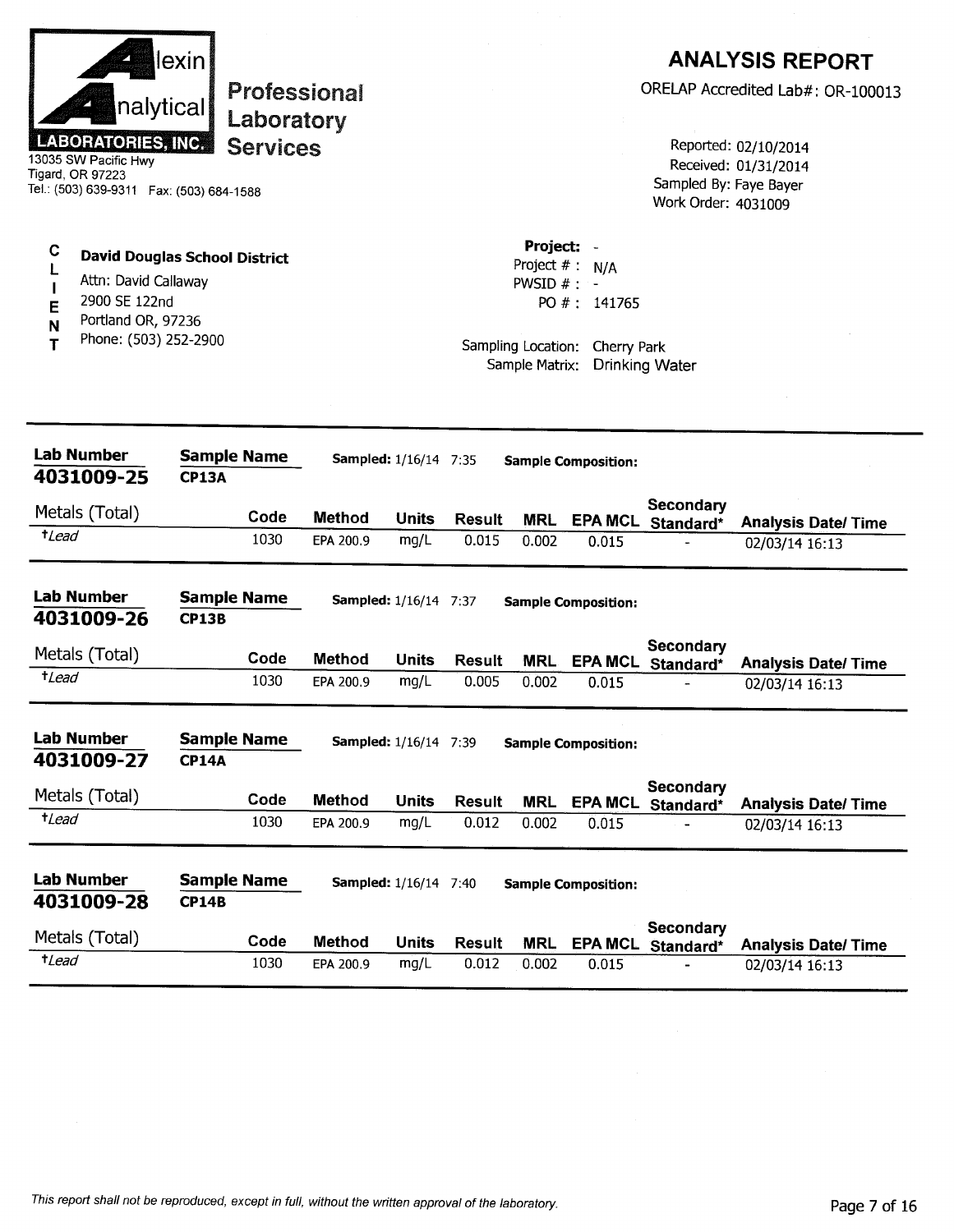

# **Professional** Laboratory **Services**

13035 SW Pacific Hwy Tigard, OR 97223 Tel.: (503) 639-9311 Fax: (503) 684-1588

### $\mathbf C$ **David Douglas School District**  $\mathbf{L}$

- Attn: David Callaway  $\overline{\phantom{a}}$
- 2900 SE 122nd E
- Portland OR, 97236 N
- Phone: (503) 252-2900 T

## **ANALYSIS REPORT**

ORELAP Accredited Lab#: OR-100013

Reported: 02/10/2014 Received: 01/31/2014 Sampled By: Faye Bayer Work Order: 4031009

Project: -Project  $# : N/A$ PWSID  $#$  : -PO #: 141765

Sampling Location: Cherry Park Sample Matrix: Drinking Water

| <b>Lab Number</b><br>4031009-29 | <b>Sample Name</b><br><b>CP15A</b> |               | <b>Sampled:</b> 1/16/14 7:41 |               |            | <b>Sample Composition:</b> |                        |                            |
|---------------------------------|------------------------------------|---------------|------------------------------|---------------|------------|----------------------------|------------------------|----------------------------|
| Metals (Total)                  | Code                               | <b>Method</b> | <b>Units</b>                 | <b>Result</b> | <b>MRL</b> | <b>EPA MCL</b>             | Secondary<br>Standard* | <b>Analysis Date/Time</b>  |
| $t$ <i>Lead</i>                 | 1030                               | EPA 200.9     | mg/L                         | 0.031         | 0.002      | 0.015                      |                        | 02/03/14 16:13 MCLE        |
| Lab Number<br>4031009-30        | <b>Sample Name</b><br><b>CP15B</b> |               | <b>Sampled:</b> 1/16/14 7:43 |               |            | <b>Sample Composition:</b> |                        |                            |
| Metals (Total)                  | Code                               | <b>Method</b> | Units                        | <b>Result</b> | <b>MRL</b> | <b>EPA MCL</b>             | Secondary<br>Standard* | <b>Analysis Date/ Time</b> |
| $t$ <i>Lead</i>                 | 1030                               | EPA 200.9     | mg/L                         | 0.014         | 0.002      | 0.015                      |                        | 02/03/14 16:13             |
| <b>Lab Number</b><br>4031009-31 | <b>Sample Name</b><br><b>CP16A</b> |               | <b>Sampled:</b> 1/16/14 7:45 |               |            | <b>Sample Composition:</b> |                        |                            |
| Metals (Total)                  | Code                               | <b>Method</b> | <b>Units</b>                 | <b>Result</b> | <b>MRL</b> | <b>EPA MCL</b>             | Secondary<br>Standard* | <b>Analysis Date/Time</b>  |
| +Lead                           | 1030                               | EPA 200.9     | mg/L                         | 0.021         | 0.002      | 0.015                      |                        | 02/03/14 16:13 MCLE        |
| <b>Lab Number</b><br>4031009-32 | <b>Sample Name</b><br><b>CP16B</b> |               | <b>Sampled:</b> 1/16/14 7:47 |               |            | <b>Sample Composition:</b> |                        |                            |
| Metals (Total)                  | Code                               | <b>Method</b> | <b>Units</b>                 | <b>Result</b> | <b>MRL</b> | <b>EPA MCL</b>             | Secondary<br>Standard* | <b>Analysis Date/Time</b>  |
| <sup>+</sup> Lead               | 1030                               | EPA 200.9     | mg/L                         | 0.024         | 0.002      | 0.015                      |                        | 02/03/14 16:13 MCLE        |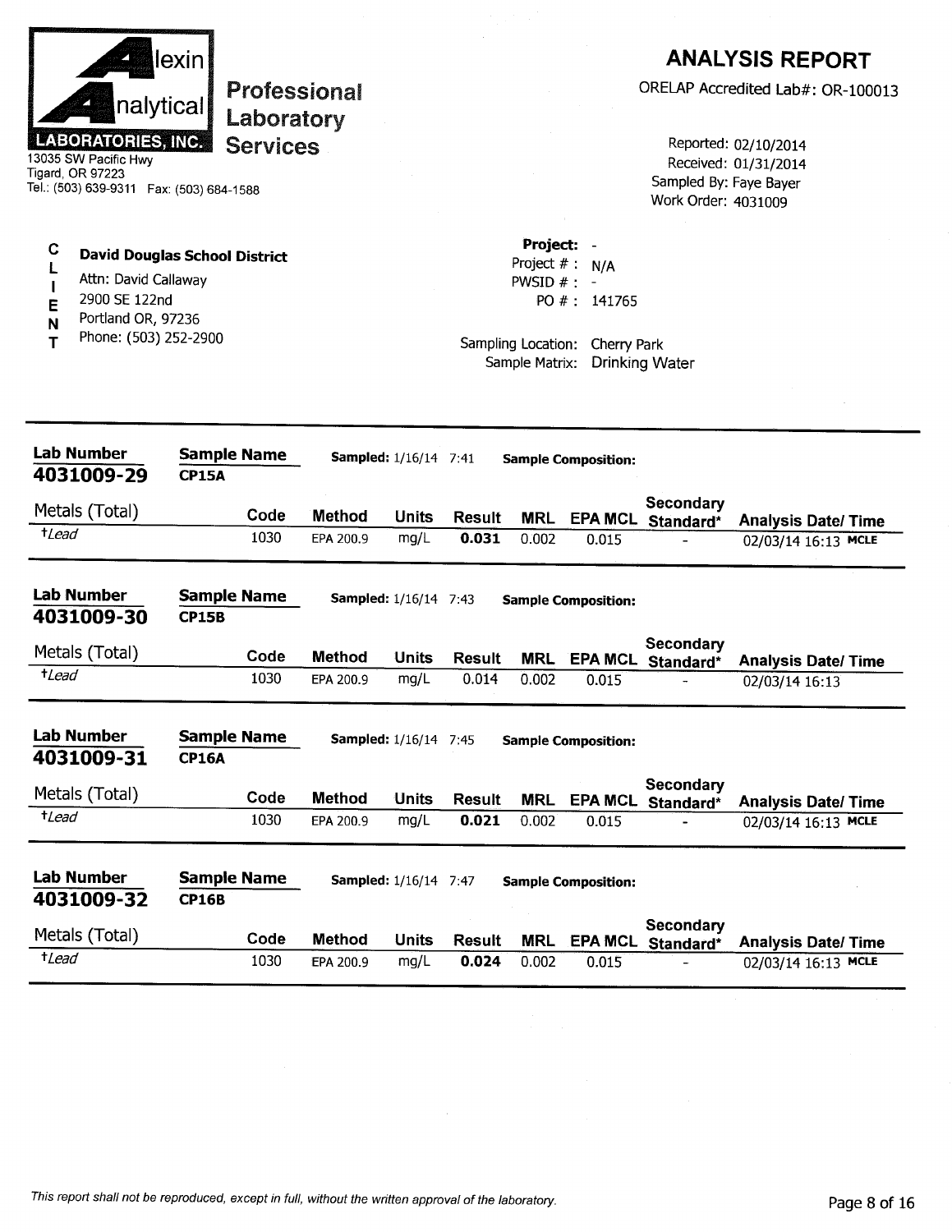| <b>LABORATORIES, INC.</b><br>13035 SW Pacific Hwy<br>Tigard, OR 97223<br>Tel.: (503) 639-9311  Fax: (503) 684-1588 | lexin<br><b>Professional</b><br>nalytical<br>Laboratory<br><b>Services</b> |               |                              |               |                                                                   |                                                | Sampled By: Faye Bayer<br>Work Order: 4031009 | <b>ANALYSIS REPORT</b><br>ORELAP Accredited Lab#: OR-100013<br>Reported: 02/10/2014<br>Received: 01/31/2014 |
|--------------------------------------------------------------------------------------------------------------------|----------------------------------------------------------------------------|---------------|------------------------------|---------------|-------------------------------------------------------------------|------------------------------------------------|-----------------------------------------------|-------------------------------------------------------------------------------------------------------------|
| С<br>Attn: David Callaway<br>2900 SE 122nd<br>E<br>Portland OR, 97236<br>N<br>Phone: (503) 252-2900<br>т           | <b>David Douglas School District</b>                                       |               |                              |               | Project: -<br>Project $#: N/A$<br>PWSID $#$ : -<br>Sample Matrix: | PO #: 141765<br>Sampling Location: Cherry Park | <b>Drinking Water</b>                         |                                                                                                             |
| Lab Number<br>4031009-33                                                                                           | <b>Sample Name</b><br><b>CP19A</b>                                         |               | Sampled: 1/17/14 6:36        |               |                                                                   | <b>Sample Composition:</b>                     |                                               |                                                                                                             |
| Metals (Total)                                                                                                     | Code                                                                       | <b>Method</b> | <b>Units</b>                 | <b>Result</b> |                                                                   |                                                | Secondary                                     |                                                                                                             |
| $t$ Lead                                                                                                           | 1030                                                                       | EPA 200.9     | mg/L                         | 0.016         | MRL<br>0.002                                                      | 0.015                                          | EPA MCL Standard*                             | <b>Analysis Date/Time</b><br>02/03/14 16:13 MCLE                                                            |
| <b>Lab Number</b><br>4031009-34                                                                                    | <b>Sample Name</b><br><b>CP19B</b>                                         |               | <b>Sampled:</b> 1/17/14 6:37 |               |                                                                   | <b>Sample Composition:</b>                     |                                               |                                                                                                             |
| Metals (Total)                                                                                                     | Code                                                                       | <b>Method</b> | Units                        | Result        | <b>MRL</b>                                                        |                                                | <b>Secondary</b><br>EPA MCL Standard*         | <b>Analysis Date/Time</b>                                                                                   |
| $t$ Lead                                                                                                           | 1030                                                                       | EPA 200.9     | mg/L                         | 0.005         | 0.002                                                             | 0.015                                          |                                               | 02/03/14 16:13                                                                                              |
| <b>Lab Number</b><br>4031009-35                                                                                    | <b>Sample Name</b><br><b>CP20A</b>                                         |               | <b>Sampled:</b> 1/17/14 6:41 |               |                                                                   | <b>Sample Composition:</b>                     |                                               |                                                                                                             |
| Metals (Total)                                                                                                     | Code                                                                       | Method        | <b>Units</b>                 | <b>Result</b> | <b>MRL</b>                                                        | <b>EPA MCL</b>                                 | <b>Secondary</b><br>Standard*                 | <b>Analysis Date/Time</b>                                                                                   |
| $t$ Lead                                                                                                           | 1030                                                                       | EPA 200.9     | mg/L                         | 0.014         | 0.002                                                             | 0.015                                          |                                               | 02/03/14 16:13                                                                                              |
| <b>Lab Number</b><br>4031009-36                                                                                    | <b>Sample Name</b><br><b>CP20B</b>                                         |               | <b>Sampled:</b> 1/17/14 6:42 |               |                                                                   | <b>Sample Composition:</b>                     |                                               |                                                                                                             |
| Metals (Total)                                                                                                     | Code                                                                       | Method        | <b>Units</b>                 | <b>Result</b> | <b>MRL</b>                                                        |                                                | Secondary<br>EPA MCL Standard*                | <b>Analysis Date/Time</b>                                                                                   |
| $t$ Lead                                                                                                           | 1030                                                                       | EPA 200.9     | mg/L                         | <b>ND</b>     | 0.002                                                             | 0.015                                          |                                               | 02/03/14 16:13                                                                                              |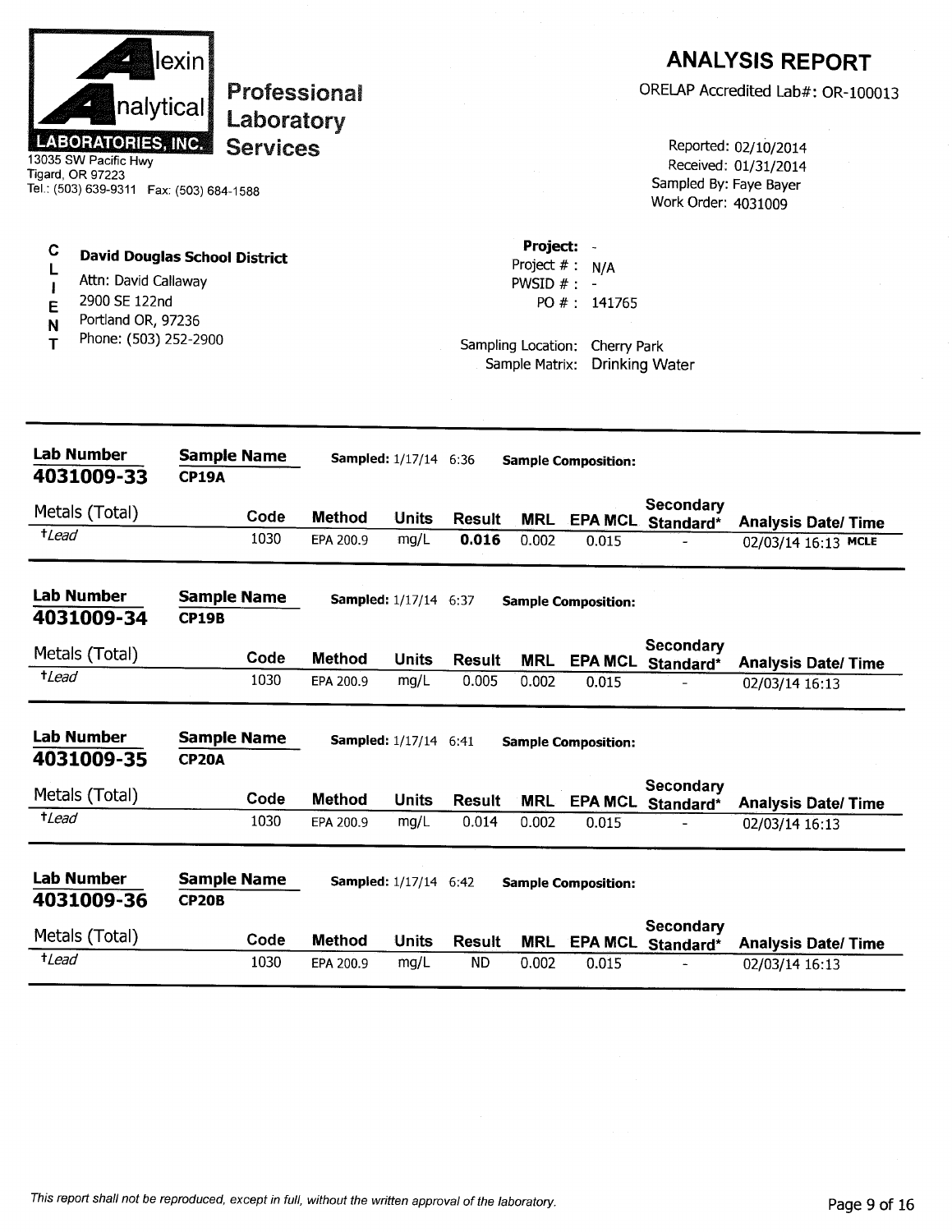| <b>LABORATORIES, INC.</b><br>13035 SW Pacific Hwy<br>Tigard, OR 97223<br>Tel.: (503) 639-9311  Fax: (503) 684-1588 | lexin<br>nalytical                                                                                          | <b>Professional</b><br>Laboratory<br><b>Services</b> |               |                              |               |                                                                                        |                             | Sampled By: Faye Bayer<br>Work Order: 4031009 | <b>ANALYSIS REPORT</b><br>ORELAP Accredited Lab#: OR-100013<br>Reported: 02/10/2014<br>Received: 01/31/2014 |
|--------------------------------------------------------------------------------------------------------------------|-------------------------------------------------------------------------------------------------------------|------------------------------------------------------|---------------|------------------------------|---------------|----------------------------------------------------------------------------------------|-----------------------------|-----------------------------------------------|-------------------------------------------------------------------------------------------------------------|
| C<br>2900 SE 122nd<br>E<br>N<br>т                                                                                  | <b>David Douglas School District</b><br>Attn: David Callaway<br>Portland OR, 97236<br>Phone: (503) 252-2900 |                                                      |               |                              |               | Project:<br>Project $# : N/A$<br>PWSID $#$ : -<br>Sampling Location:<br>Sample Matrix: | PO #: 141765<br>Cherry Park | <b>Drinking Water</b>                         |                                                                                                             |
| <b>Lab Number</b><br>4031009-37                                                                                    | <b>CP21A</b>                                                                                                | <b>Sample Name</b>                                   |               | <b>Sampled:</b> 1/17/14 6:45 |               |                                                                                        | <b>Sample Composition:</b>  |                                               |                                                                                                             |
| Metals (Total)                                                                                                     |                                                                                                             | Code                                                 | <b>Method</b> | <b>Units</b>                 | <b>Result</b> | <b>MRL</b>                                                                             |                             | Secondary                                     |                                                                                                             |
| <sup>t</sup> Lead                                                                                                  |                                                                                                             | 1030                                                 | EPA 200.9     | mg/L                         | 0.011         | 0.002                                                                                  | 0.015                       | EPA MCL Standard*                             | <b>Analysis Date/Time</b><br>02/03/14 16:13                                                                 |
| <b>Lab Number</b><br>4031009-38                                                                                    | <b>CP21B</b>                                                                                                | <b>Sample Name</b>                                   |               | <b>Sampled:</b> 1/17/14 6:46 |               |                                                                                        | <b>Sample Composition:</b>  |                                               |                                                                                                             |
| Metals (Total)                                                                                                     |                                                                                                             | Code                                                 | <b>Method</b> | <b>Units</b>                 | <b>Result</b> | <b>MRL</b>                                                                             | <b>EPA MCL</b>              | Secondary<br>Standard*                        | <b>Analysis Date/Time</b>                                                                                   |
| $t$ <i>Lead</i>                                                                                                    |                                                                                                             | 1030                                                 | EPA 200.9     | mg/L                         | <b>ND</b>     | 0.002                                                                                  | 0.015                       |                                               | 02/03/14 16:13                                                                                              |
| <b>Lab Number</b><br>4031009-39                                                                                    | <b>CP22A</b>                                                                                                | <b>Sample Name</b>                                   |               | <b>Sampled:</b> 1/17/14 6:48 |               |                                                                                        | <b>Sample Composition:</b>  | Secondary                                     |                                                                                                             |
| Metals (Total)                                                                                                     |                                                                                                             | Code                                                 | <b>Method</b> | <b>Units</b>                 | <b>Result</b> | <b>MRL</b>                                                                             |                             | EPA MCL Standard*                             | <b>Analysis Date/Time</b>                                                                                   |
| $t$ <i>Lead</i>                                                                                                    |                                                                                                             | 1030                                                 | EPA 200.9     | mg/L                         | 0.009         | 0.002                                                                                  | 0.015                       |                                               | 02/03/14 16:13                                                                                              |
| <b>Lab Number</b><br>4031009-40                                                                                    | <b>CP22B</b>                                                                                                | <b>Sample Name</b>                                   |               | <b>Sampled:</b> 1/17/14 6:49 |               |                                                                                        | <b>Sample Composition:</b>  |                                               |                                                                                                             |
| Metals (Total)                                                                                                     |                                                                                                             | Code                                                 | <b>Method</b> | <b>Units</b>                 | <b>Result</b> | MRL                                                                                    |                             | Secondary<br>EPA MCL Standard*                | <b>Analysis Date/Time</b>                                                                                   |
| $t$ Lead                                                                                                           |                                                                                                             | 1030                                                 | EPA 200.9     | mg/L                         | 0.002         | 0.002                                                                                  | 0.015                       |                                               | 02/03/14 16:13                                                                                              |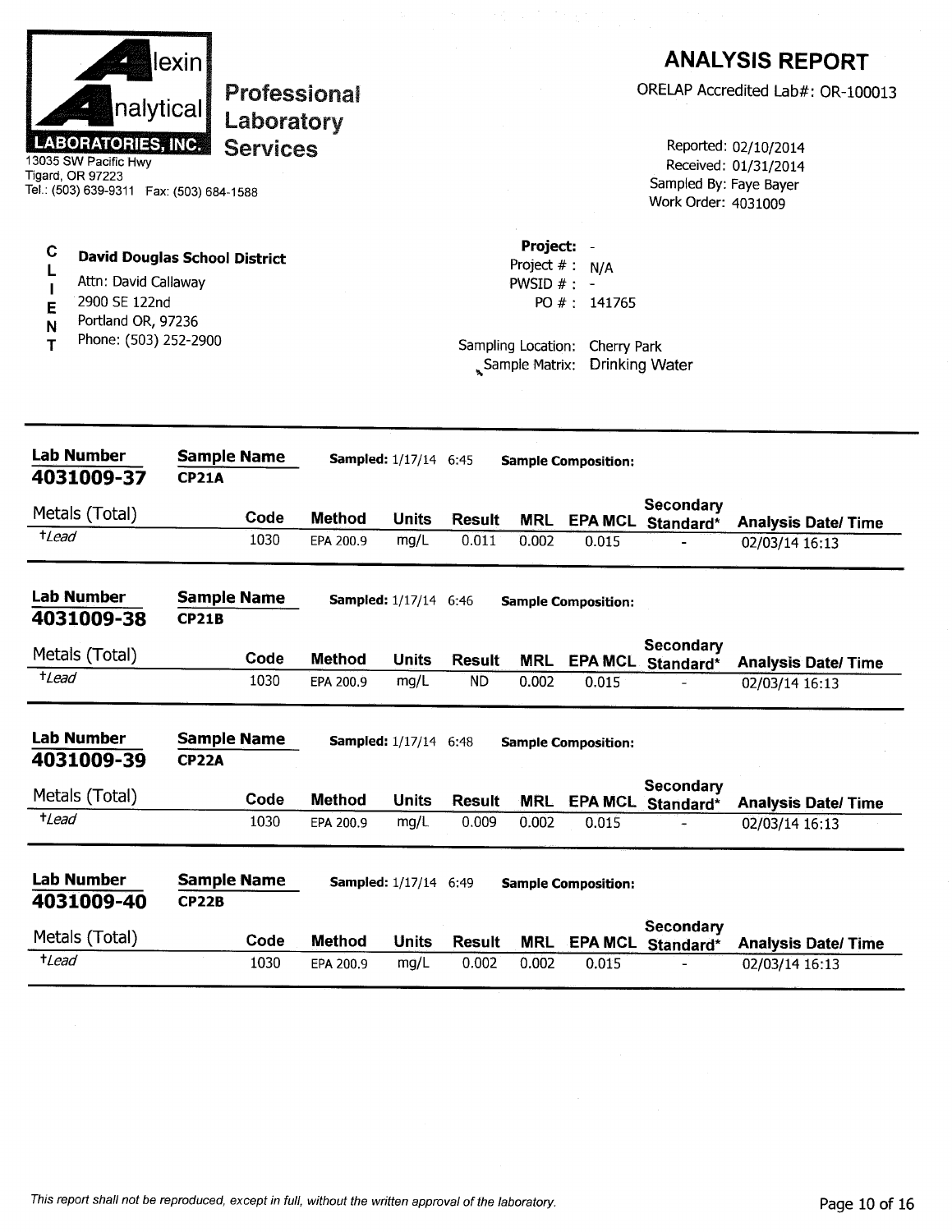|                  | nalytical<br><b>LABORATORIES, INC.</b><br>13035 SW Pacific Hwy<br><b>Tigard, OR 97223</b><br>Tel.: (503) 639-9311  Fax: (503) 684-1588 | lexin        | <b>Professional</b><br>Laboratory<br><b>Services</b> |               |                              |                        |                                              |                                                                    | Sampled By: Faye Bayer<br>Work Order: 4031009 | <b>ANALYSIS REPORT</b><br>ORELAP Accredited Lab#: OR-100013<br>Reported: 02/10/2014<br>Received: 01/31/2014 |
|------------------|----------------------------------------------------------------------------------------------------------------------------------------|--------------|------------------------------------------------------|---------------|------------------------------|------------------------|----------------------------------------------|--------------------------------------------------------------------|-----------------------------------------------|-------------------------------------------------------------------------------------------------------------|
| C<br>E<br>N<br>т | <b>David Douglas School District</b><br>Attn: David Callaway<br>2900 SE 122nd<br>Portland OR, 97236<br>Phone: (503) 252-2900           |              |                                                      |               |                              |                        | Project: -<br>PWSID $#: -$<br>Sample Matrix: | Project $#: N/A$<br>PO #: 141765<br>Sampling Location: Cherry Park | <b>Drinking Water</b>                         |                                                                                                             |
|                  | <b>Lab Number</b><br>4031009-41                                                                                                        | <b>CP23A</b> | <b>Sample Name</b>                                   |               | <b>Sampled:</b> 1/17/14 6:51 |                        |                                              | <b>Sample Composition:</b>                                         |                                               |                                                                                                             |
|                  | Metals (Total)                                                                                                                         |              | Code                                                 | <b>Method</b> |                              |                        |                                              |                                                                    | <b>Secondary</b>                              |                                                                                                             |
| $t$ <i>Lead</i>  |                                                                                                                                        |              | 1030                                                 | EPA 200.9     | Units<br>mg/L                | <b>Result</b><br>0.009 | <b>MRL</b><br>0.002                          | 0.015                                                              | EPA MCL Standard*                             | <b>Analysis Date/Time</b><br>02/03/14 16:13                                                                 |
|                  | Lab Number<br>4031009-42                                                                                                               | <b>CP23B</b> | <b>Sample Name</b>                                   |               | <b>Sampled:</b> 1/17/14 6:52 |                        |                                              | <b>Sample Composition:</b>                                         |                                               |                                                                                                             |
|                  | Metals (Total)                                                                                                                         |              | Code                                                 | <b>Method</b> | <b>Units</b>                 | <b>Result</b>          | <b>MRL</b>                                   | <b>EPA MCL</b>                                                     | <b>Secondary</b><br>Standard*                 | <b>Analysis Date/ Time</b>                                                                                  |
| $t$ <i>Lead</i>  |                                                                                                                                        |              | 1030                                                 | EPA 200.9     | mg/L                         | 0.005                  | 0.002                                        | 0.015                                                              |                                               | 02/07/14 13:38                                                                                              |
|                  | <b>Lab Number</b><br>4031009-43                                                                                                        | <b>CP24A</b> | <b>Sample Name</b>                                   |               | <b>Sampled:</b> 1/17/14 6:55 |                        |                                              | <b>Sample Composition:</b>                                         |                                               |                                                                                                             |
|                  | Metals (Total)                                                                                                                         |              | Code                                                 | <b>Method</b> | <b>Units</b>                 | <b>Result</b>          | <b>MRL</b>                                   | EPA MCL                                                            | <b>Secondary</b><br>Standard*                 | <b>Analysis Date/Time</b>                                                                                   |
| $t$ <i>Lead</i>  |                                                                                                                                        |              | 1030                                                 | EPA 200.9     | mg/L                         | 0.024                  | 0.002                                        | 0.015                                                              |                                               | 02/07/14 13:38 MCLE                                                                                         |
|                  | <b>Lab Number</b><br>4031009-44                                                                                                        | <b>CP24B</b> | <b>Sample Name</b>                                   |               | <b>Sampled:</b> 1/17/14 6:56 |                        |                                              | <b>Sample Composition:</b>                                         |                                               |                                                                                                             |
|                  | Metals (Total)                                                                                                                         |              | Code                                                 | <b>Method</b> | <b>Units</b>                 | <b>Result</b>          | <b>MRL</b>                                   |                                                                    | Secondary<br>EPA MCL Standard*                | <b>Analysis Date/Time</b>                                                                                   |
| $t$ <i>Lead</i>  |                                                                                                                                        |              | 1030                                                 | EPA 200.9     | mg/L                         | 0.026                  | 0.002                                        | 0.015                                                              |                                               | 02/07/14 13:38 MCLE                                                                                         |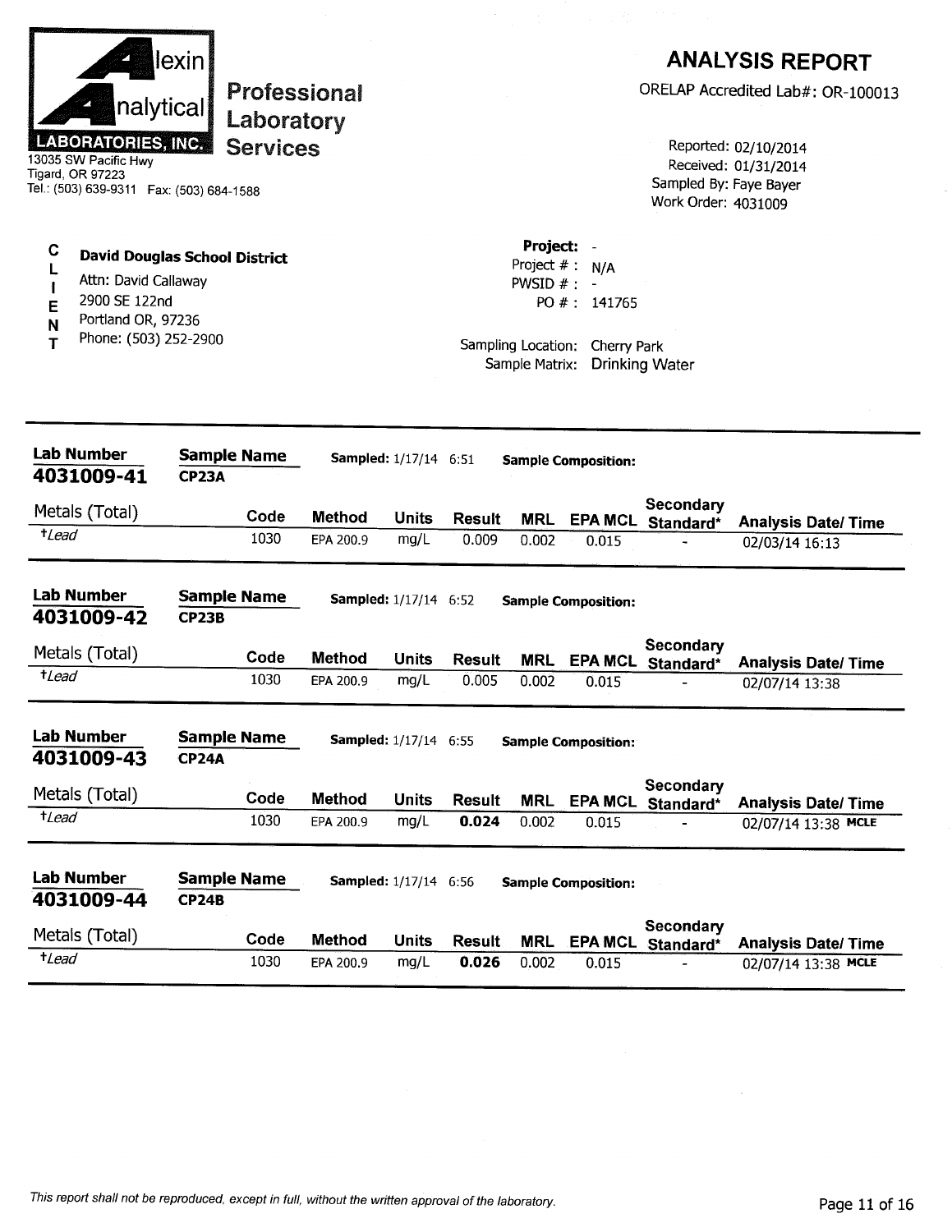| nalytical<br><b>LABORATORIES, INC.</b><br>13035 SW Pacific Hwy<br>Tigard, OR 97223<br>Tel.: (503) 639-9311  Fax: (503) 684-1588 | lexin <br>Professional<br>Laboratory<br><b>Services</b> |               |                               |                        |                                                                                          |                             | Sampled By: Faye Bayer<br>Work Order: 4031009 | <b>ANALYSIS REPORT</b><br>ORELAP Accredited Lab#: OR-100013<br>Reported: 02/10/2014<br>Received: 01/31/2014 |
|---------------------------------------------------------------------------------------------------------------------------------|---------------------------------------------------------|---------------|-------------------------------|------------------------|------------------------------------------------------------------------------------------|-----------------------------|-----------------------------------------------|-------------------------------------------------------------------------------------------------------------|
| C<br>L<br>Attn: David Callaway<br>2900 SE 122nd<br>E<br>Portland OR, 97236<br>N<br>Phone: (503) 252-2900<br>т                   | <b>David Douglas School District</b>                    |               |                               |                        | Project: -<br>Project $# : N/A$<br>PWSID $# : -$<br>Sampling Location:<br>Sample Matrix: | PO #: 141765<br>Cherry Park | <b>Drinking Water</b>                         |                                                                                                             |
| <b>Lab Number</b><br>4031009-45                                                                                                 | <b>Sample Name</b><br><b>CPgymA</b>                     |               | <b>Sampled:</b> 1/17/14 10:38 |                        |                                                                                          | <b>Sample Composition:</b>  |                                               |                                                                                                             |
| Metals (Total)                                                                                                                  | Code                                                    | <b>Method</b> | <b>Units</b>                  |                        |                                                                                          |                             | Secondary                                     |                                                                                                             |
| $t$ <i>Lead</i>                                                                                                                 | 1030                                                    | EPA 200.9     | mg/L                          | <b>Result</b><br>0.004 | <b>MRL</b><br>0.002                                                                      | <b>EPA MCL</b><br>0.015     | Standard*                                     | <b>Analysis Date/Time</b><br>02/07/14 13:38                                                                 |
| <b>Lab Number</b><br>4031009-46                                                                                                 | <b>Sample Name</b><br><b>CPgymB</b>                     |               | Sampled: 1/17/14 10:39        |                        |                                                                                          | <b>Sample Composition:</b>  |                                               |                                                                                                             |
| Metals (Total)                                                                                                                  | Code                                                    | <b>Method</b> | <b>Units</b>                  | <b>Result</b>          | <b>MRL</b>                                                                               | <b>EPA MCL</b>              | Secondary<br>Standard*                        | <b>Analysis Date/Time</b>                                                                                   |
| <i><b>tLead</b></i>                                                                                                             | 1030                                                    | EPA 200.9     | mg/L                          | 0.005                  | 0.002                                                                                    | 0.015                       |                                               | 02/07/14 13:38                                                                                              |
| <b>Lab Number</b><br>4031009-47                                                                                                 | <b>Sample Name</b><br><b>CPcafeA</b>                    |               | <b>Sampled:</b> 1/17/14 7:14  |                        |                                                                                          | <b>Sample Composition:</b>  |                                               |                                                                                                             |
| Metals (Total)                                                                                                                  | Code                                                    | <b>Method</b> | <b>Units</b>                  | <b>Result</b>          | <b>MRL</b>                                                                               | <b>EPA MCL</b>              | Secondary<br>Standard*                        | <b>Analysis Date/Time</b>                                                                                   |
| $t$ Lead                                                                                                                        | 1030                                                    | EPA 200.9     | mg/L                          | <b>ND</b>              | 0.002                                                                                    | 0.015                       |                                               | 02/07/14 13:38                                                                                              |
| <b>Lab Number</b><br>4031009-48                                                                                                 | <b>Sample Name</b><br><b>CPcafeB</b>                    |               | <b>Sampled:</b> 1/17/14 7:15  |                        |                                                                                          | <b>Sample Composition:</b>  |                                               |                                                                                                             |
| Metals (Total)                                                                                                                  | Code                                                    | <b>Method</b> | <b>Units</b>                  | <b>Result</b>          | <b>MRL</b>                                                                               | <b>EPA MCL</b>              | Secondary<br>Standard*                        | <b>Analysis Date/Time</b>                                                                                   |
| $t$ <i>Lead</i>                                                                                                                 | 1030                                                    | EPA 200.9     | mg/L                          | <b>ND</b>              | 0.002                                                                                    | 0.015                       |                                               | 02/07/14 13:38                                                                                              |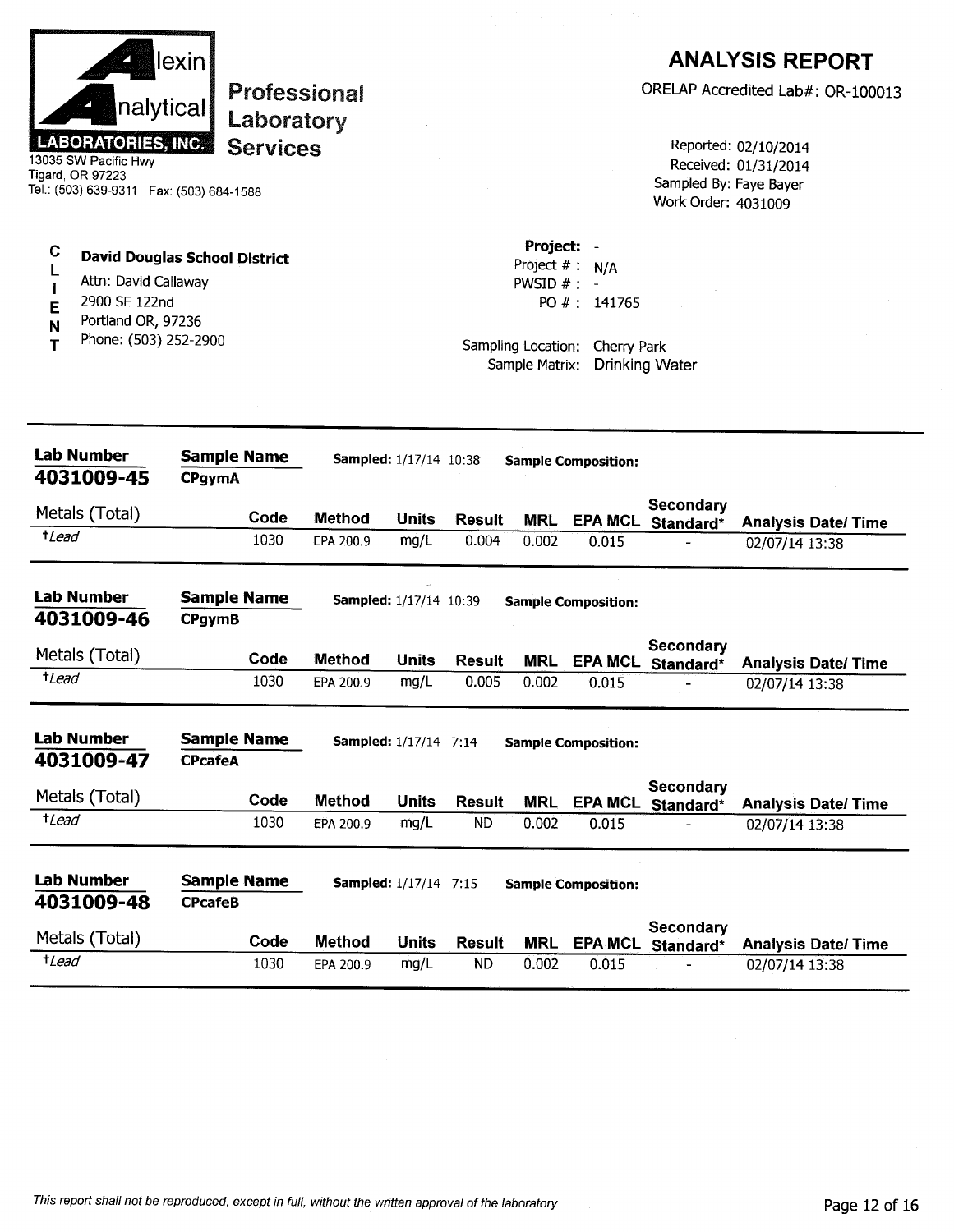|                                      | nalytical<br><b>LABORATORIES, INC.</b><br>13035 SW Pacific Hwy<br>Tigard, OR 97223<br>Tel.: (503) 639-9311  Fax: (503) 684-1588 | ∣lexin∣<br><b>Professional</b><br>Laboratory<br><b>Services</b> |               |                              |               |                                                                    |                                                | Sampled By: Faye Bayer<br>Work Order: 4031009 | <b>ANALYSIS REPORT</b><br>ORELAP Accredited Lab#: OR-100013<br>Reported: 02/10/2014<br>Received: 01/31/2014 |
|--------------------------------------|---------------------------------------------------------------------------------------------------------------------------------|-----------------------------------------------------------------|---------------|------------------------------|---------------|--------------------------------------------------------------------|------------------------------------------------|-----------------------------------------------|-------------------------------------------------------------------------------------------------------------|
| C<br>L<br>$\mathbf I$<br>E<br>N<br>Т | Attn: David Callaway<br>2900 SE 122nd<br>Portland OR, 97236<br>Phone: (503) 252-2900                                            | <b>David Douglas School District</b>                            |               |                              |               | Project: -<br>Project $# : N/A$<br>PWSID $#$ : -<br>Sample Matrix: | PO #: 141765<br>Sampling Location: Cherry Park | <b>Drinking Water</b>                         |                                                                                                             |
|                                      | <b>Lab Number</b><br>4031009-49                                                                                                 | <b>Sample Name</b><br><b>CPHALLRM4A</b>                         |               | <b>Sampled:</b> 1/17/14 7:05 |               |                                                                    | <b>Sample Composition:</b>                     |                                               |                                                                                                             |
|                                      | Metals (Total)                                                                                                                  | Code                                                            | <b>Method</b> | <b>Units</b>                 | <b>Result</b> | <b>MRL</b>                                                         |                                                | Secondary<br>EPA MCL Standard*                | <b>Analysis Date/Time</b>                                                                                   |
| $t$ Lead                             |                                                                                                                                 | 1030                                                            | EPA 200.9     | mg/L                         | 0.012         | 0.002                                                              | 0.015                                          |                                               | 02/07/14 13:38                                                                                              |
|                                      | <b>Lab Number</b><br>4031009-50                                                                                                 | <b>Sample Name</b><br><b>CPHALLRM4B</b>                         |               | <b>Sampled:</b> 1/17/14 7:06 |               |                                                                    | <b>Sample Composition:</b>                     | Secondary                                     |                                                                                                             |
| $t$ <i>Lead</i>                      | Metals (Total)                                                                                                                  | Code                                                            | <b>Method</b> | <b>Units</b>                 | <b>Result</b> | <b>MRL</b>                                                         |                                                | EPA MCL Standard*                             | <b>Analysis Date/Time</b>                                                                                   |
|                                      |                                                                                                                                 | 1030                                                            | EPA 200.9     | mg/L                         | 0.028         | 0.002                                                              | 0.015                                          |                                               | 02/07/14 13:38 MCLE                                                                                         |
|                                      | <b>Lab Number</b><br>4031009-51                                                                                                 | <b>Sample Name</b><br><b>CPHALLRM27A</b>                        |               | Sampled: 1/17/14 7:07        |               |                                                                    | <b>Sample Composition:</b>                     |                                               |                                                                                                             |
|                                      | Metals (Total)                                                                                                                  | Code                                                            | <b>Method</b> | <b>Units</b>                 | <b>Result</b> | <b>MRL</b>                                                         |                                                | <b>Secondary</b><br>EPA MCL Standard*         | <b>Analysis Date/Time</b>                                                                                   |
| $t$ Lead                             |                                                                                                                                 | 1030                                                            | EPA 200.9     | mg/L                         | <b>ND</b>     | 0.002                                                              | 0.015                                          |                                               | 02/07/14 13:38                                                                                              |
|                                      | <b>Lab Number</b><br>4031009-52                                                                                                 | <b>Sample Name</b><br><b>CPHALLRM27B</b>                        |               | <b>Sampled:</b> 1/17/14 7:08 |               |                                                                    | <b>Sample Composition:</b>                     |                                               |                                                                                                             |
|                                      | Metals (Total)                                                                                                                  | Code                                                            | <b>Method</b> | <b>Units</b>                 | <b>Result</b> | <b>MRL</b>                                                         | EPA MCL                                        | Secondary<br>Standard*                        | <b>Analysis Date/Time</b>                                                                                   |
| $t$ <i>Lead</i>                      |                                                                                                                                 | 1030                                                            | EPA 200.9     | mg/L                         | <b>ND</b>     | 0.002                                                              | 0.015                                          |                                               | 02/07/14 13:38                                                                                              |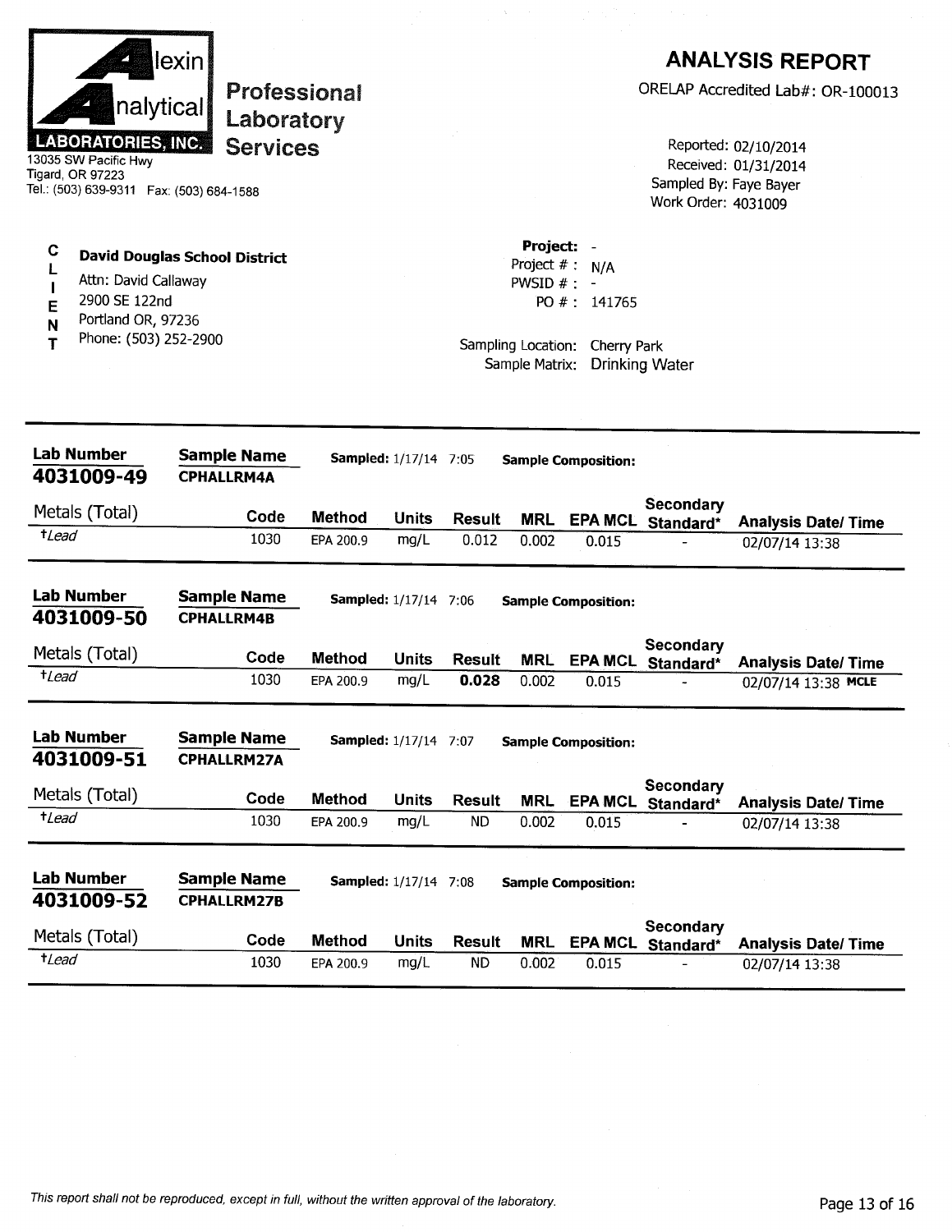| <b>LABORATORIES, INC.</b><br>13035 SW Pacific Hwy<br>Tigard, OR 97223<br>Tel.: (503) 639-9311  Fax: (503) 684-1588 | lexin<br>nalytical<br>Laboratory<br><b>Services</b> | <b>Professional</b> |                                        |                 |                                                                    |                                                  | Sampled By: Faye Bayer<br>Work Order: 4031009 | <b>ANALYSIS REPORT</b><br>ORELAP Accredited Lab#: OR-100013<br>Reported: 02/10/2014<br>Received: 01/31/2014 |
|--------------------------------------------------------------------------------------------------------------------|-----------------------------------------------------|---------------------|----------------------------------------|-----------------|--------------------------------------------------------------------|--------------------------------------------------|-----------------------------------------------|-------------------------------------------------------------------------------------------------------------|
| C<br>Attn: David Callaway<br>2900 SE 122nd<br>E<br>Portland OR, 97236<br>N<br>Phone: (503) 252-2900<br>т           | <b>David Douglas School District</b>                |                     |                                        |                 | Project: -<br>Project $# : N/A$<br>PWSID $#$ : -<br>Sample Matrix: | PO $#: 141765$<br>Sampling Location: Cherry Park | <b>Drinking Water</b>                         |                                                                                                             |
| <b>Lab Number</b><br>4031009-53                                                                                    | <b>Sample Name</b><br><b>CPHALLRM10A</b>            |                     | <b>Sampled:</b> 1/17/14 7:11           |                 |                                                                    | <b>Sample Composition:</b>                       |                                               |                                                                                                             |
| Metals (Total)                                                                                                     | Code                                                | <b>Method</b>       | <b>Units</b>                           | <b>Result</b>   | <b>MRL</b>                                                         |                                                  | Secondary<br>EPA MCL Standard*                | <b>Analysis Date/Time</b>                                                                                   |
| $t$ Lead                                                                                                           | 1030                                                | EPA 200.9           | mg/L                                   | 0.022           | 0.002                                                              | 0.015                                            |                                               | 02/07/14 13:38 MCLE                                                                                         |
| <b>Lab Number</b><br>4031009-54                                                                                    | <b>Sample Name</b><br><b>CPHALLRM10B</b>            |                     | <b>Sampled:</b> 1/17/14 7:12           |                 |                                                                    | <b>Sample Composition:</b>                       | Secondary                                     |                                                                                                             |
| Metals (Total)<br><i>tLead</i>                                                                                     | Code<br>1030                                        | Method<br>EPA 200.9 | Units<br>mg/L                          | Result<br>0.024 | <b>MRL</b><br>0.002                                                | 0.015                                            | EPA MCL Standard*                             | <b>Analysis Date/Time</b><br>02/07/14 13:38 MCLE                                                            |
| <b>Lab Number</b><br>4031009-55<br>Metals (Total)<br>$t$ Lead                                                      | <b>Sample Name</b><br><b>CPHALLRM22A</b><br>Code    | <b>Method</b>       | Sampled: 1/17/14 10:42<br><b>Units</b> | <b>Result</b>   | <b>MRL</b>                                                         | <b>Sample Composition:</b><br><b>EPA MCL</b>     | Secondary<br>Standard*                        | <b>Analysis Date/Time</b>                                                                                   |
|                                                                                                                    | 1030                                                | EPA 200.9           | mg/L                                   | 0.007           | 0.002                                                              | 0.015                                            |                                               | 02/07/14 13:38                                                                                              |
| <b>Lab Number</b><br>4031009-56                                                                                    | <b>Sample Name</b><br><b>CPHALLRM22B</b>            |                     | <b>Sampled:</b> 1/17/14 10:44          |                 |                                                                    | <b>Sample Composition:</b>                       |                                               |                                                                                                             |
| Metals (Total)                                                                                                     | Code                                                | <b>Method</b>       | <b>Units</b>                           | <b>Result</b>   | <b>MRL</b>                                                         | <b>EPA MCL</b>                                   | <b>Secondary</b><br>Standard*                 | <b>Analysis Date/Time</b>                                                                                   |
| $t$ Lead                                                                                                           | 1030                                                | EPA 200.9           | mg/L                                   | <b>ND</b>       | 0.002                                                              | 0.015                                            |                                               | 02/07/14 13:38                                                                                              |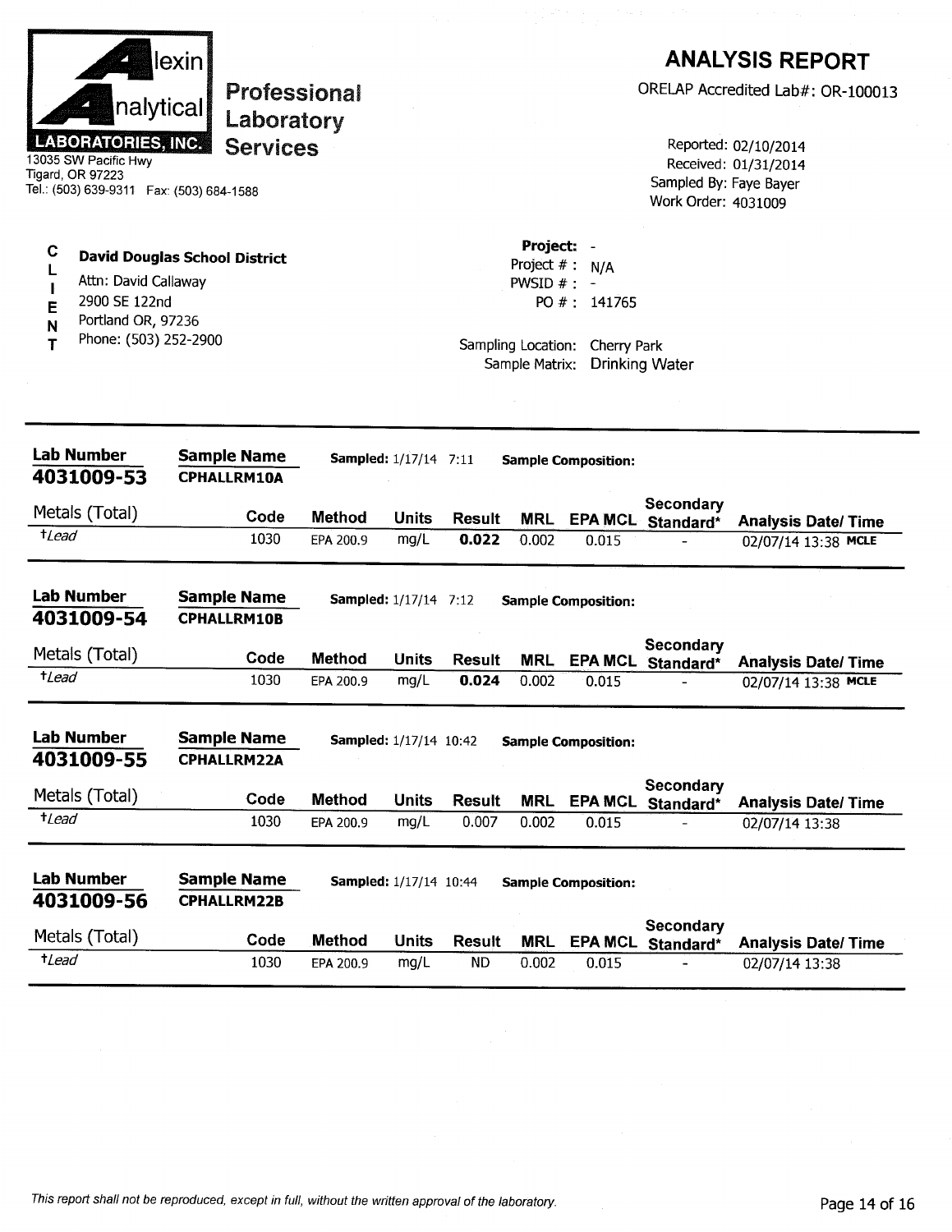|                       | nalytical<br><b>LABORATORIES, INC.</b><br>13035 SW Pacific Hwy<br>Tigard, OR 97223<br>Tel.: (503) 639-9311    Fax: (503) 684-1588 | lexin<br>Professional<br>Laboratory<br><b>Services</b> |               |                               |                     |                                                                                        |                                        | Sampled By: Faye Bayer<br>Work Order: 4031009 | <b>ANALYSIS REPORT</b><br>ORELAP Accredited Lab#: OR-100013<br>Reported: 02/10/2014<br>Received: 01/31/2014 |
|-----------------------|-----------------------------------------------------------------------------------------------------------------------------------|--------------------------------------------------------|---------------|-------------------------------|---------------------|----------------------------------------------------------------------------------------|----------------------------------------|-----------------------------------------------|-------------------------------------------------------------------------------------------------------------|
| C<br>L<br>E<br>N<br>т | Attn: David Callaway<br>2900 SE 122nd<br>Portland OR, 97236<br>Phone: (503) 252-2900                                              | <b>David Douglas School District</b>                   |               |                               |                     | <b>Project:</b><br>Project #:<br>PWSID $# : -$<br>Sampling Location:<br>Sample Matrix: | N/A<br>PO $\#$ : 141765<br>Cherry Park | <b>Drinking Water</b>                         |                                                                                                             |
|                       | <b>Lab Number</b><br>4031009-57                                                                                                   | <b>Sample Name</b><br><b>CPHALLGYMA</b>                |               | Sampled: 1/17/14 10:46        |                     |                                                                                        | <b>Sample Composition:</b>             |                                               |                                                                                                             |
|                       | Metals (Total)                                                                                                                    | Code                                                   | Method        | <b>Units</b>                  |                     |                                                                                        |                                        | Secondary                                     |                                                                                                             |
| $t$ Lead              |                                                                                                                                   | 1030                                                   | EPA 200.9     | mg/L                          | Result<br><b>ND</b> | <b>MRL</b><br>0.002                                                                    | 0.015                                  | EPA MCL Standard*                             | <b>Analysis Date/Time</b><br>02/07/14 13:38                                                                 |
|                       | <b>Lab Number</b><br>4031009-58                                                                                                   | <b>Sample Name</b><br><b>CPHALLGYMB</b>                |               | Sampled: 1/17/14 10:47        |                     |                                                                                        | <b>Sample Composition:</b>             |                                               |                                                                                                             |
|                       | Metals (Total)                                                                                                                    | Code                                                   | <b>Method</b> | <b>Units</b>                  | Result              | <b>MRL</b>                                                                             |                                        | Secondary<br>EPA MCL Standard*                | <b>Analysis Date/Time</b>                                                                                   |
| $t$ <i>Lead</i>       |                                                                                                                                   | 1030                                                   | EPA 200.9     | mg/L                          | <b>ND</b>           | 0.002                                                                                  | 0.015                                  |                                               | 02/07/14 13:38                                                                                              |
|                       | <b>Lab Number</b><br>4031009-59                                                                                                   | <b>Sample Name</b><br><b>CPKITCHEN1A</b>               |               | <b>Sampled:</b> 1/17/14 10:50 |                     |                                                                                        | <b>Sample Composition:</b>             |                                               |                                                                                                             |
|                       | Metals (Total)                                                                                                                    | Code                                                   | <b>Method</b> | <b>Units</b>                  | <b>Result</b>       | <b>MRL</b>                                                                             | <b>EPA MCL</b>                         | <b>Secondary</b><br>Standard*                 | <b>Analysis Date/Time</b>                                                                                   |
| $t$ <i>Lead</i>       |                                                                                                                                   | 1030                                                   | EPA 200.9     | mg/L                          | <b>ND</b>           | 0.002                                                                                  | 0.015                                  |                                               | 02/07/14 13:38                                                                                              |
|                       | <b>Lab Number</b><br>4031009-60                                                                                                   | <b>Sample Name</b><br><b>CPKITCHEN1B</b>               |               | <b>Sampled:</b> 1/17/14 10:52 |                     |                                                                                        | <b>Sample Composition:</b>             |                                               |                                                                                                             |
|                       | Metals (Total)                                                                                                                    | Code                                                   | <b>Method</b> | <b>Units</b>                  | <b>Result</b>       | <b>MRL</b>                                                                             | <b>EPA MCL</b>                         | Secondary<br>Standard*                        | <b>Analysis Date/Time</b>                                                                                   |
| $t$ <i>Lead</i>       |                                                                                                                                   | 1030                                                   | EPA 200.9     | mg/L                          | <b>ND</b>           | 0.002                                                                                  | 0.015                                  |                                               | 02/07/14 13:38                                                                                              |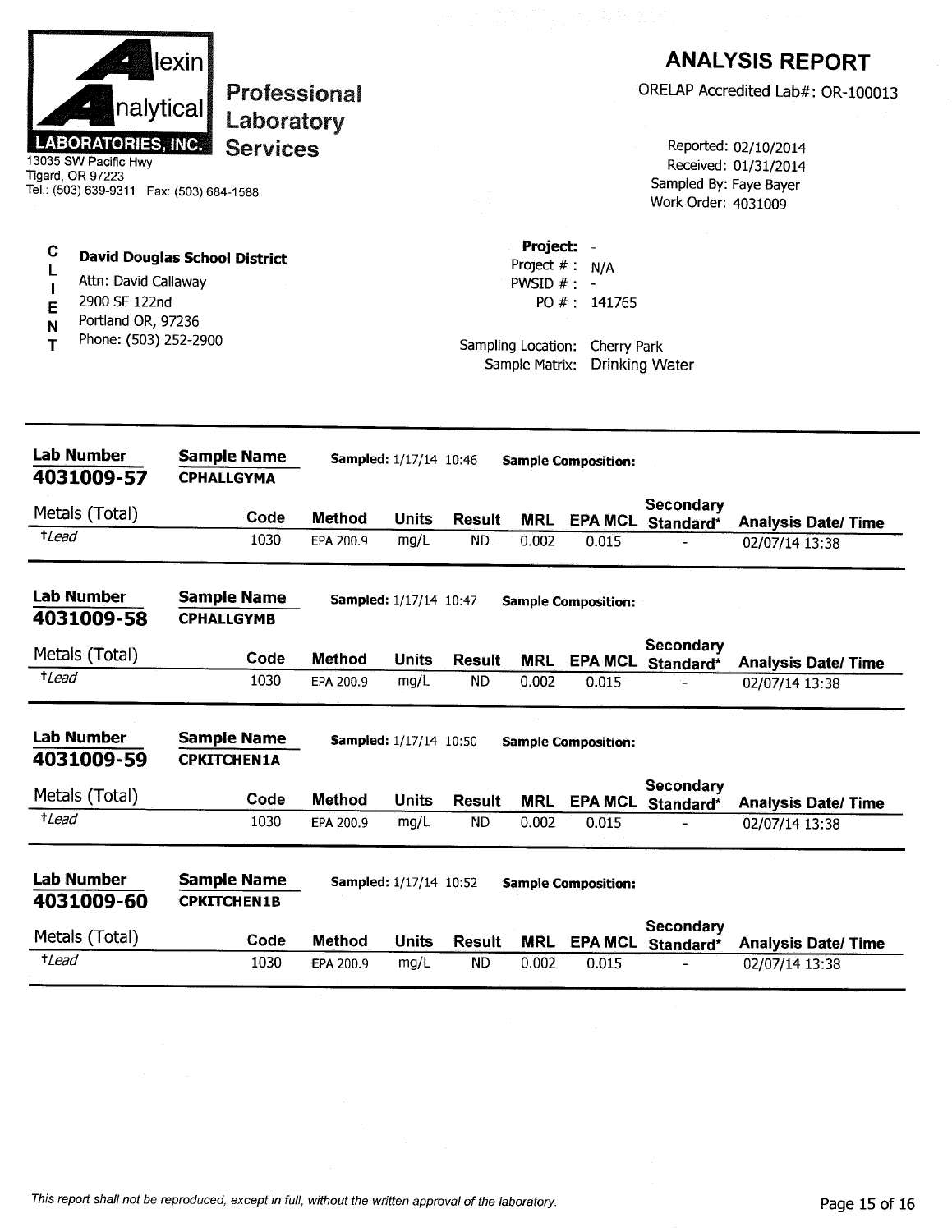| $t$ <i>Lead</i>  | <b>Lab Number</b><br>4031009-61<br>Metals (Total)<br><b>Lab Number</b><br>4031009-62<br>Metals (Total)             | <b>Sample Name</b><br><b>CPKITCHEN2A</b><br>Code<br>1030<br><b>Sample Name</b><br><b>CPKITCHEN2B</b><br>Code | <b>Method</b><br>EPA 200.9<br><b>Method</b> | <b>Sampled:</b> 1/17/14 0:00<br><b>Units</b><br>mg/L<br><b>Sampled:</b> 1/17/14 0:00<br><b>Units</b> | <b>Result</b><br>0.073<br><b>Result</b> | <b>Sample Composition:</b><br><b>MRL</b><br>0.004<br><b>Sample Composition:</b><br>MRL | 0.015        | Secondary<br>EPA MCL Standard*<br><b>Secondary</b><br>EPA MCL Standard* | <b>Analysis Date/ Time</b><br>02/07/14 13:38 MCLE<br><b>Analysis Date/Time</b> |
|------------------|--------------------------------------------------------------------------------------------------------------------|--------------------------------------------------------------------------------------------------------------|---------------------------------------------|------------------------------------------------------------------------------------------------------|-----------------------------------------|----------------------------------------------------------------------------------------|--------------|-------------------------------------------------------------------------|--------------------------------------------------------------------------------|
|                  |                                                                                                                    |                                                                                                              |                                             |                                                                                                      |                                         |                                                                                        |              |                                                                         |                                                                                |
|                  |                                                                                                                    |                                                                                                              |                                             |                                                                                                      |                                         |                                                                                        |              |                                                                         |                                                                                |
|                  |                                                                                                                    |                                                                                                              |                                             |                                                                                                      |                                         |                                                                                        |              |                                                                         |                                                                                |
|                  |                                                                                                                    |                                                                                                              |                                             |                                                                                                      |                                         |                                                                                        |              |                                                                         |                                                                                |
|                  |                                                                                                                    |                                                                                                              |                                             |                                                                                                      |                                         |                                                                                        |              |                                                                         |                                                                                |
| L<br>E<br>N<br>т | Attn: David Callaway<br>2900 SE 122nd<br>Portland OR, 97236<br>Phone: (503) 252-2900                               |                                                                                                              |                                             |                                                                                                      |                                         | Project $# : N/A$<br>PWSID $# : -$<br>Sampling Location: Cherry Park<br>Sample Matrix: | PO #: 141765 | <b>Drinking Water</b>                                                   |                                                                                |
| C                | <b>LABORATORIES, INC.</b><br>13035 SW Pacific Hwy<br>Tigard, OR 97223<br>Tel.: (503) 639-9311  Fax: (503) 684-1588 | <b>Services</b><br><b>David Douglas School District</b>                                                      |                                             |                                                                                                      |                                         | Project: -                                                                             |              | Sampled By: Faye Bayer<br>Work Order: 4031009                           | Reported: 02/10/2014<br>Received: 01/31/2014                                   |
|                  | nalytical                                                                                                          | lexin <br><b>Professional</b><br>Laboratory                                                                  |                                             |                                                                                                      |                                         |                                                                                        |              |                                                                         | <b>ANALYSIS REPORT</b><br>ORELAP Accredited Lab#: OR-100013                    |

 $ND = None detected$ **MRL** = Minimum Reporting Limit MCL = Maximum Contamination Limit MCLE This analyte exceeds the MCL limit.

+All procedures for this analysis conform to NELAC standards.

| $\sim$                                 |
|----------------------------------------|
| Ornar<br>Approved by:<br>Scott Dickman |

This report shall not be reproduced, except in full, without the written approval of the laboratory.